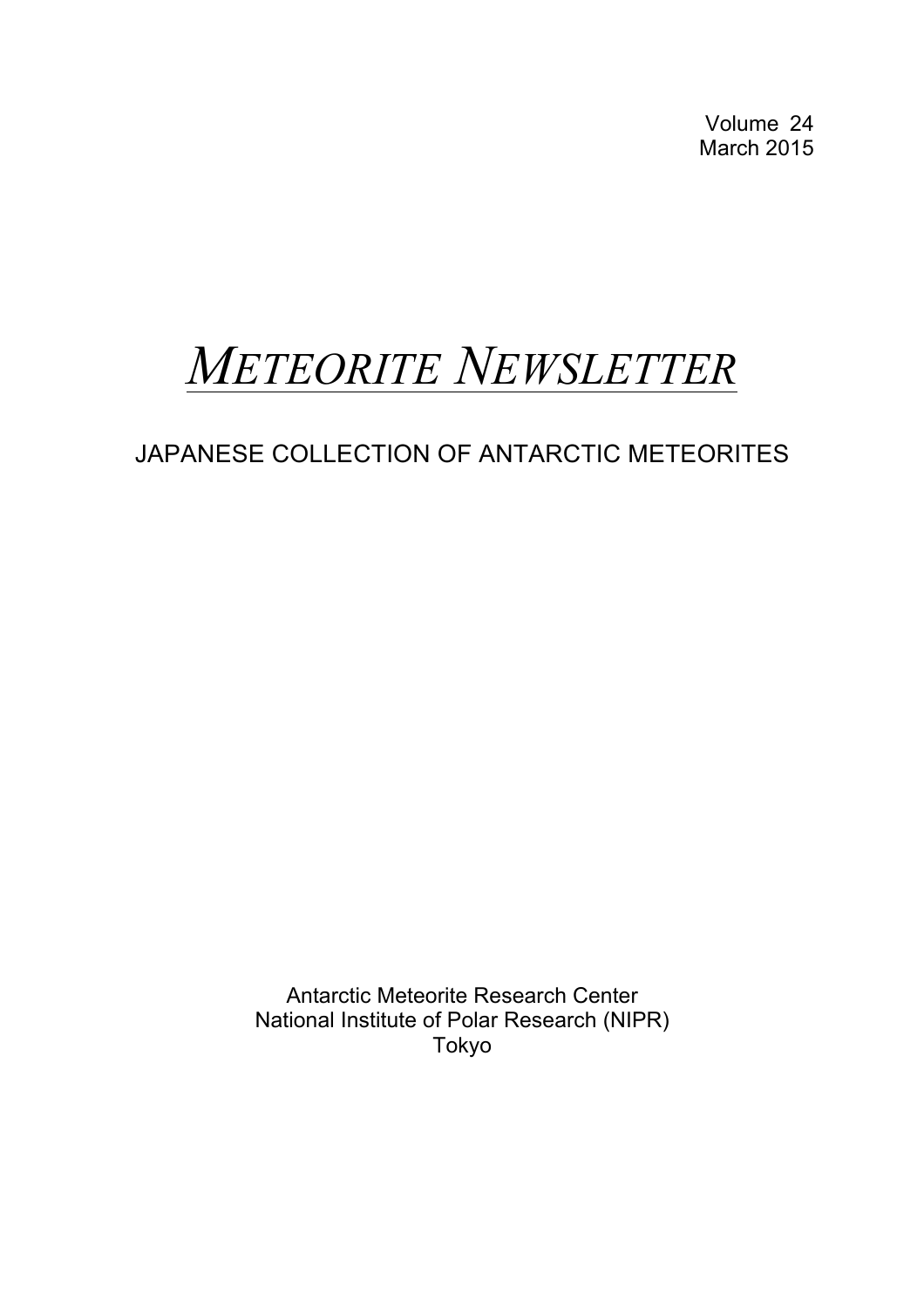# **Meteorite Newsletter, Vol 24**

# **Akira Yamaguchi1 , Makoto Kimura1,2 , Shin Ozawa1 , and Hideyasu Kojima1**

<sup>1</sup> Antarctic Meteorite Research Center, National Institute of Polar Research, Tokyo 190-8518 <sup>2</sup> Faculty of Science, Ibaraki University, Bunkyo 2-1-1, Mito 310-8512

### **Introduction**

This newsletter reports the classification of 615 meteorites collected on the bare ice field near Yamato, Belgica, and Sør Rondane Mountains. Yamato (Y)-79, Y-92, Y-98, Y00 meteorites were collected by JARE (Japanese Antarctic Research Expedition)-29 (1987-1989), JARE-33 (1992), JARE-39 (1998-1999), and JARE-41 (1999-2001), respectively, and Belgica (B)-98 meteorites by JARE-39. Asuka (A)-87 and A-88 meteorites were collected by the JARE-29, A-90 meteorites by JARE-30 (1989-1991) on the bare ice field around the Sør Rondane Mountains. This newsletter includes 1 CM and 2 CR chondrites, 1 ureilite, 1 acapulcoite, 1 winonaite, 18 HED meteorites, and 2 shergottites.

# **Classification**

Classification was made with visual inspection of meteorites and petrographic observations of polished thin sections as well as compositions of major minerals (olivine, pyroxene, and plagioclase) obtained by an electron microprobe analyzer (EPMA) (JEOL JXA 8800 at NIPR). Typical numbers of olivine analysis for ordinary chondrites are ~20-30. Table 1 presents the results of classifications (groups, averages and ranges of Fs and Fa values, fracturing and weathering degrees). Figure 1 presents descriptions and photomicrographs of selected meteorites. Macroscopic descriptions were made by H. Kojima, H, Kiso, and T. Ojima.

#### **Sample requests**

We welcome requests for samples from research scientists from all over the world. All sample requests will be reviewed in a timely manner. Please use the request form (http://yamato.nipr.ac.jp) and send it to the curators by email (curator@nipr.ac.jp).

*Acknowledgements.*We thank T. Ojima, S. Ikadai, and M. Hirai for technical assistance and sample preparations, H. Sasaki for preparing polished thin sections, M. Naito for EPMA analysis, H. Kiso for macroscopic descriptions, N. Imae for discussions, and J. Grossman for comments to the classification.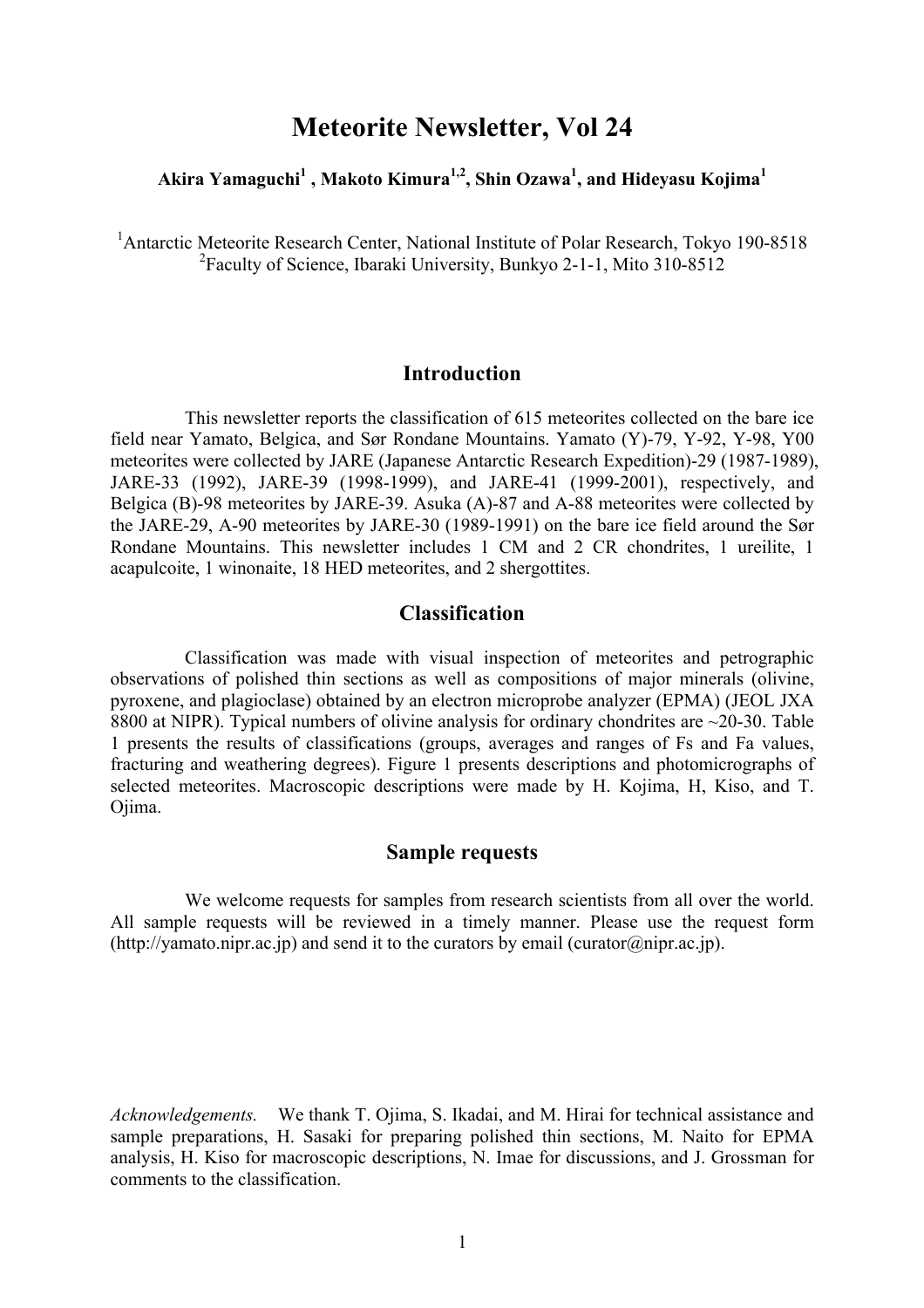| Meteorite | Class          | Wt. (g) | Fa   | Range        | Fs   | Range         | W                                                 | $\boldsymbol{\mathrm{F}}$                         | Comments                    |
|-----------|----------------|---------|------|--------------|------|---------------|---------------------------------------------------|---------------------------------------------------|-----------------------------|
| Y-790045  | H <sub>5</sub> | 22.98   | 20.0 | 18.6-23.9    | 18.0 | $16.2 - 21.3$ | $\rm B/C$                                         | A/B                                               |                             |
| Y-790129  | H4             | 12.11   | 19.1 | 17.7-22.8    | 16.8 | 16.1-18.4     | ${\bf C}$                                         | $\boldsymbol{A}$                                  |                             |
| Y-790134  | H <sub>5</sub> | 51.20   | 19.3 | 17.9-21.0    | 17.2 | 15.4-19.5     | $\mathbf C$                                       | A/B                                               |                             |
| Y-790136  | L <sub>3</sub> | 16.76   | 23.9 | 22.5-26.2    | 20.4 | 18.3-24.3     | $\, {\bf B}$                                      | $\mathbf{A}$                                      | Shock vein                  |
| Y-790137  | L4             | 27.68   | 23.8 | 22.8-25.3    | 20.0 | 17.2-21.5     | $\, {\bf B}$                                      | A                                                 | Shock vein                  |
| Y-790139  | H <sub>5</sub> | 29.77   | 19.1 | 18.3-20.9    | 17.0 | 15.7-19.2     | $\rm B/C$                                         | A                                                 |                             |
| Y-790140  | H <sub>5</sub> | 13.51   | 19.3 | 18.2-22.0    | 17.2 | 16.4-18.7     | $\rm B/C$                                         | $\boldsymbol{\rm{A}}$                             |                             |
| Y-790141  | H <sub>6</sub> | 25.78   | 19.6 | 18.4-21.1    | 17.6 | 13.7-24.1     | $\, {\bf B}$                                      | A/B                                               |                             |
| Y-790145  | H <sub>5</sub> | 18.69   | 19.2 | 17.1-21.8    | 17.0 | 15.1-18.8     | $\rm B/C$                                         | $\mathbf{A}$                                      |                             |
| Y-790147  | L4             | 54.26   | 23.9 | 22.3-26.8    | 20.3 | 18.4-24.3     | A/B                                               | $\mathbf{A}$                                      |                             |
| Y-790163  | L <sub>3</sub> | 15.42   | 23.6 | 11.6-31.2    | 15.7 | 1.9-25.7      | ${\bf C}$                                         | A/B                                               |                             |
| Y-790170  | ${\rm LL}$     | 65.95   | 31.3 | 28.6-34.2    | 24.8 | 24.2-26.0     | $\, {\bf B}$                                      |                                                   | A/B Melt breccia            |
| Y-790176  | H <sub>5</sub> | 43.75   | 19.4 | 17.6-21.5    | 17.4 | 16.2-19.8     | ${\bf C}$                                         | A/B                                               |                             |
| Y-790183  | H <sub>5</sub> | 18.71   | 19.4 | 18.5-21.4    | 17.3 | 16.2-19.2     | $\, {\bf B}$                                      | $\ensuremath{\mathrm{A}}/\ensuremath{\mathrm{B}}$ |                             |
| Y-790193  | H <sub>5</sub> | 71.35   | 19.8 | 18.1-22.4    | 17.0 | $16.0 - 18.0$ | $\, {\bf B}$                                      | A/B                                               |                             |
| Y-790196  | H <sub>5</sub> | 17.34   | 19.6 | 18.7-21.6    | 17.8 | 15.8-23.0     | A/B                                               | A/B                                               |                             |
| Y-790197  | H <sub>5</sub> | 11.14   | 19.2 | 18.2-19.8    | 17.1 | 15.8-19.2     | $\, {\bf B}$                                      | $\boldsymbol{\rm{A}}$                             |                             |
| Y-790200  | H <sub>5</sub> | 20.15   | 19.6 | 18.0-23.7    | 17.5 | 15.9-22.0     | B                                                 | A/B                                               |                             |
| Y-790201  | H <sub>5</sub> | 18.30   | 19.0 | 17.4-20.5    | 16.8 | 15.3-18.7     | B                                                 | A/B                                               |                             |
| Y-790204  | H <sub>5</sub> | 18.07   | 19.5 | 17.7-22.4    | 17.2 | 15.5-21.5     | B                                                 | $\mathbf{A}/\mathbf{B}$                           |                             |
| Y-790246  | H <sub>5</sub> | 18.40   | 19.4 | 18.7-21.8    | 17.4 | 15.4-21.4     | B                                                 |                                                   | A/B Shock vein              |
| Y-790252  | H <sub>5</sub> | 19.43   | 18.5 | 17.4-20.1    | 17.5 | 15.8-20.1     | $\, {\bf B}$                                      | $\boldsymbol{\mathsf{A}}$                         |                             |
| Y-790255  | H <sub>6</sub> | 51.27   | 20.4 | 19.2-24.5    | 18.5 | 15.7-22.5     | A/B                                               | A/B                                               |                             |
| Y-790259  | H <sub>5</sub> | 18.93   | 19.7 | 17.9-23.1    | 17.4 | 15.9-23.0     | $\rm{B/C}$                                        | $\mathbf{A}$                                      |                             |
| Y-790392  | ${\rm LL}$     | 21.99   | 29.1 | 26.3-31.1    | 23.4 | 22.0-25.4     | A/B                                               | A                                                 | Melt breccia                |
| Y-790414  | LL             | 67.01   | 29.1 | 27.6-21.2    | 24.8 | 21.9-29.1     | $\ensuremath{\mathrm{A}}/\ensuremath{\mathrm{B}}$ |                                                   | A/B Melt breccia            |
| Y-790451  | H <sub>3</sub> | 23.31   | 18.6 | $6.7 - 22.0$ | 16.8 | 11.4-27.9     | A/B                                               | $\boldsymbol{\mathsf{A}}$                         |                             |
| Y-790457  | H <sub>5</sub> | 10.86   | 19.2 | 18.0-21.7    | 17.2 | 15.0-22.5     | $\rm{B/C}$                                        | $\mathbf A$                                       |                             |
| Y-790945  | L <sub>6</sub> | 78.53   | 25.4 | 24.3-26.4    | 21.3 | 20.1-22.3     | $\, {\bf B}$                                      | $\mathbf A$                                       | Melt pocket                 |
| A-881048  | $\, {\rm H}$   | 2726.0  | 20.3 | 19.0-21.3    | 17.1 | 16.4-19.6     | $\, {\bf B}$                                      | A                                                 | Melt breccia                |
| A-881060  | LL6            | 3089.0  | 30.7 | 24.3-33.7    | 24.6 | 23.1-25.6     | $\mathbf A$                                       | $\, {\bf B}$                                      | Breccia                     |
| A-881094  | L <sub>5</sub> | 1767.2  | 24.9 | 23.6-26.2    | 21.0 | 20.0-23.8     | $\mathbf A$                                       | $\, {\bf B}$                                      |                             |
| A-9008    | H <sub>3</sub> | 11.94   | 19.7 | 11.3-23.0    | 16.3 | $6.0 - 22.0$  | B                                                 | A                                                 | Genomict breccia            |
| A-9010    | L <sub>6</sub> | 50.49   | 26.2 | 23.7-28.8    | 22.2 | 21.0-26.4     | B                                                 | A/B                                               | Shock vein, maskelynite     |
| A-9011    | L <sub>6</sub> | 31.15   | 25.4 | 23.7-26.4    | 21.8 | 19.9-25.3     | $\mathbf A$                                       |                                                   | A/B Shock vein, maskelynite |
| A-9015    | H <sub>5</sub> | 10.94   | 19.9 | 18.7-24.0    | 17.7 | 16.0-21.7     | B                                                 | $\mathbf{A}$                                      |                             |
| A-9016    | L <sub>6</sub> | 15.92   | 25.7 | 23.3-30.6    | 21.3 | 19.2-22.1     | $\, {\bf B}$                                      | A                                                 | Shock vein, maskelynite     |

Table 1. List of meteorites classified in this volume.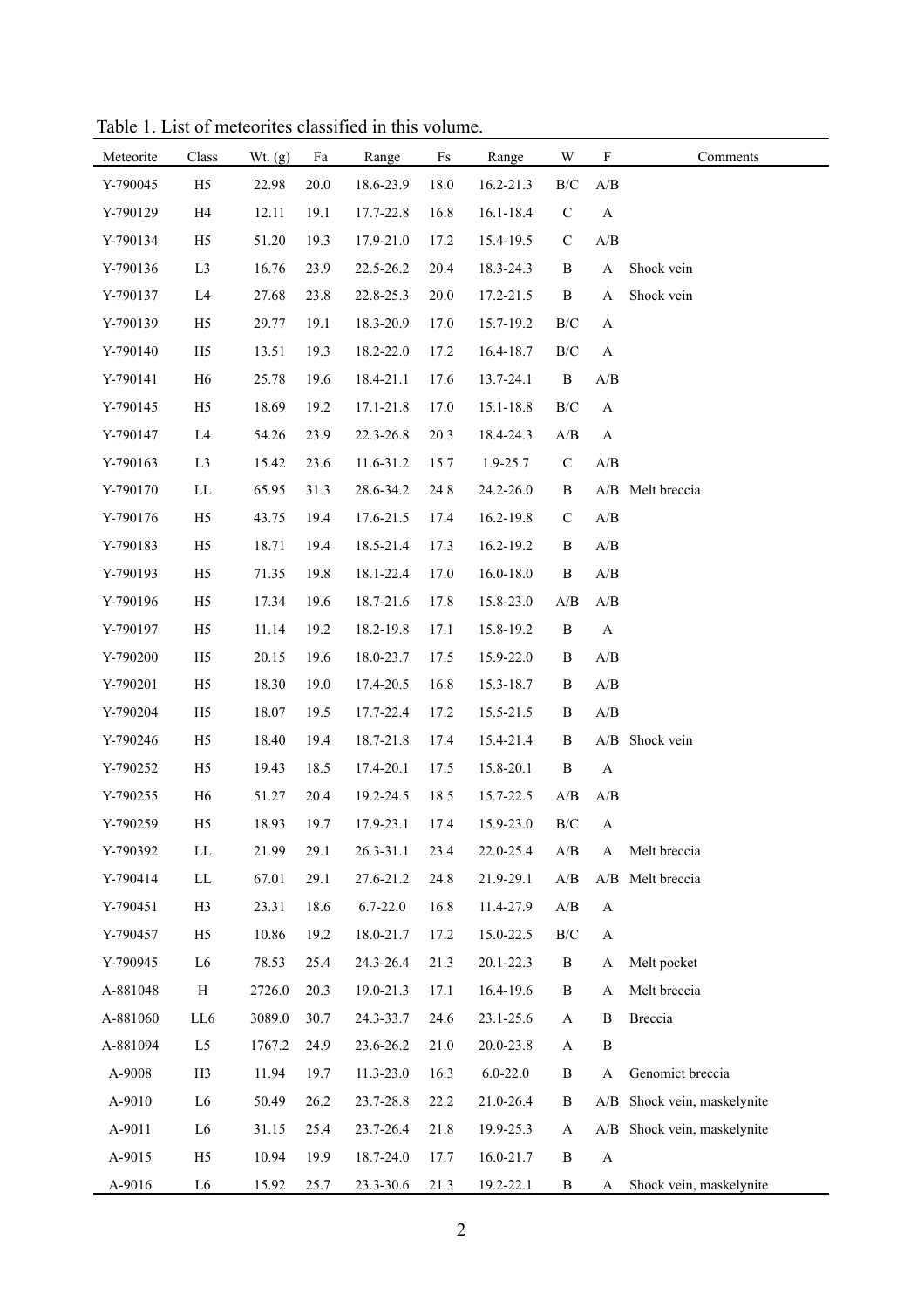Table 1. *Continued.*

| Meteorite     | Class                  | Wt. (g) | Fa   | Range        | Fs      | Range         | W                                                 | $\mathbf F$               | Comments                          |
|---------------|------------------------|---------|------|--------------|---------|---------------|---------------------------------------------------|---------------------------|-----------------------------------|
| A-9017        | L <sub>6</sub>         | 41.73   | 25.6 | 23.2-29.5    | 21.9    | 20.2-26.4     | $\, {\bf B}$                                      | A                         | Shock vein, maskelynite           |
| A-9018        | H <sub>5</sub>         | 38.06   | 19.3 | 18.4-20.5    | 17.6    | 16.0-22.4     | $\, {\bf B}$                                      | A/B                       |                                   |
| A-9019        | H <sub>5</sub>         | 19.69   | 19.8 | 17.7-23.7    | 17.7    | 15.8-21.9     | $\mathbf C$                                       | A/B                       |                                   |
| A-9020        | H4                     | 10.62   | 19.3 | 18.6-20.7    | 17.6    | 16.5-23.5     | $\, {\bf B}$                                      | $\boldsymbol{\rm{A}}$     |                                   |
| A-9022        | L <sub>6</sub>         | 10.58   | 25.5 | 24.0-27.4    | 22.6    | 21.3-24.5     | $\mathbf{A}$                                      | A                         | Maskelynite                       |
| A-9024        | L <sub>6</sub>         | 17.06   | 25.4 | 23.5-27.9    | 22.1    | 20.3-24.1     | $\, {\bf B}$                                      | A                         | Shock vein, maskelynite           |
| A-9025        | L <sub>6</sub>         | 15.59   | 25.6 | 23.1-27.0    | 22.8    | 21.2-24.9     | $\, {\bf B}$                                      | A                         | Shock vein, maskelynite           |
| A-9026        | L <sub>6</sub>         | 21.47   | 25.4 | 24.3-28.4    | 21.8    | 20.6-23.0     | $\rm{B/C}$                                        | A                         | Maskelynite                       |
| A-9028        | H <sub>5</sub>         | 112.2   | 18.7 | 17.6-19.8    | 16.9    | 16.0-23.1     | $\rm{B/C}$                                        | $\boldsymbol{\rm{A}}$     |                                   |
| A-9032        | H <sub>5</sub>         | 128.9   | 19.2 | 18.1-21.1    | 16.9    | 15.2-20.0     | $\mathbf C$                                       | $\, {\bf B}$              |                                   |
| A-9033        | H4                     | 69.39   | 19.3 | 17.9-21.5    | 17.2    | $16.1 - 19.3$ | $\rm B/C$                                         | $\, {\bf B}$              |                                   |
| A-9035        | H <sub>3</sub>         | 128.7   | 19.8 | 15.8-25.1    | 17.1    | 12.4-22.2     | $\, {\bf B}$                                      | A/B                       |                                   |
| A-9036        | H <sub>3</sub>         | 23.37   | 19.7 | 6.3-30.6     | 17.6    | 10.3-30.3     | $\ensuremath{\mathrm{A}}/\ensuremath{\mathrm{B}}$ | A/B                       |                                   |
| A-9037        | $H3-4$                 | 14.35   | 19.3 | 9.9-21.7     | 16.0    | 5.5-20.1      | $\mathbf{A}$                                      |                           | A/B Genomict breccia              |
| A-9039        | $H3-5$                 | 61.74   | 19.2 | 12.6-22.5    | 16.7    | 9.5-19.4      | A/B                                               | $\mathbf{A}$              | Genomict breccia, shock vein      |
| A-9040        | H <sub>3</sub>         | 42.57   | 19.4 | 9.6-31.4     | 16.3    | $6.0 - 20.8$  | ${\bf C}$                                         | $\, {\bf B}$              |                                   |
| A-9041        | H <sub>5</sub>         | 20.20   | 19.5 | 18.4-20.9    | 17.8    | 16.4-20.7     | $\rm B/C$                                         | $\boldsymbol{\rm{A}}$     |                                   |
| A-9042        | H <sub>3</sub>         | 20.25   | 20.4 | 18.2-24.5    | 16.5    | $7.0 - 21.6$  | $\mathbf{A}/\mathbf{B}$                           | $\mathbf A$               |                                   |
| Y-9201        | H <sub>6</sub>         | 53.06   | 18.8 | 17.7-19.6    | 16.6    | 15.4-17.2     | $\mathbf C$                                       | $\boldsymbol{\mathsf{A}}$ |                                   |
| Y-9203        | L <sub>6</sub>         | 524.7   | 25.6 | 24.9-27.8    | 21.4    | 20.7-23.1     | $\ensuremath{\mathrm{A}}/\ensuremath{\mathrm{B}}$ | $\boldsymbol{\rm{A}}$     |                                   |
| Y 980727      | Euc                    | 13.56   |      |              |         |               | $\overline{\phantom{0}}$                          | A                         | Unbrecciated, Wo6.3-36.2Fs35.9-5. |
| Y 981658      | ${\rm CM}$             | 4.113   | 3.0  | $0.2 - 53.8$ | $0.8\,$ | $0.5 - 1.2$   | $\qquad \qquad \blacksquare$                      | $\boldsymbol{\rm{A}}$     |                                   |
| Y 982691      | H <sub>6</sub>         | 6.969   | 18.8 | 18.0-20.8    | 17.1    | 16.0-21.2     | $\rm B/C$                                         | $\boldsymbol{\rm{A}}$     |                                   |
| Y 982694      | L6                     | 3.712   | 25.5 | 24.3-28.8    | 21.4    | 20.7-24.4     | $\, {\bf B}$                                      | A                         | Maskelynite                       |
| Y 983160      | $\mathbf{L}\mathbf{L}$ | 19.89   | 30.4 | 26.8-32.5    | 24.4    | 23.2-25.1     | A                                                 | A                         | Melt breccia                      |
| Y 983248      | Win                    | 9.809   | 5.3  | $2.2 - 8.2$  | 4.4     | $2.0 - 11.1$  | $\mathbf{A}$                                      | A                         | Shock vein, maskelynite           |
| Y 983294      | L5                     | 5.039   | 25.5 | 24.3-28.6    | 22.1    | 20.4-27.0     | $\mathbf{A}$                                      | A                         |                                   |
| Y 983295      | LL3                    | 61.88   | 27.3 | 26.0-29.0    | 22.5    | 21.2-24.7     | B                                                 | B                         |                                   |
| Y 983296      | LL3                    | 6.809   | 27.6 | 26.3-29.7    | 22.8    | 22.0-24.5     | $\, {\bf B}$                                      | A/B                       |                                   |
| Y 983297      | H4                     | 48.96   | 18.6 | 17.1-22.3    | 16.4    | 15.0-17.6     | $\rm B/C$                                         | $\mathbf{A}$              |                                   |
| Y 983299      | H4                     | 75.19   | 17.9 | 16.9-20.6    | 15.9    | 14.5-18.2     | $\rm{B/C}$                                        | $\mathbf{A}$              |                                   |
| Y 983300      | LL6                    | 44.51   | 31.5 | 29.7-34.5    | 25.2    | 23.7-26.7     | $\mathbf{A}$                                      | $\, {\bf B}$              |                                   |
| Y 983353      | Euc                    | 72.59   |      |              | 59.2    | 56.8-61.0     | $\blacksquare$                                    | $\mathbf{A}$              | Unbrecciated, An74.3-84.5         |
| Y 983763      | H4/5                   | 7.177   | 18.8 | 17.4-22.0    | 16.4    | 15.0-19.5     | $\mathcal{C}$                                     | A/B                       |                                   |
| Y 984117      | Dio                    | 27.77   |      |              | 24.4    | 22.4-26.3     | $\overline{\phantom{a}}$                          | A                         | Type A                            |
| <b>B</b> 9801 | L <sub>6</sub>         | 18.25   | 25.4 | 24.3-27.2    | 21.6    | 20.6-23.5     | $\mathbf{A}$                                      | A                         | Maskelynite                       |
| <b>B</b> 9804 | LL5                    | 64.74   | 27.5 | 26.9-27.9    | 22.5    | 21.3-23.3     | A/B                                               | $\mathbf B$               | Breccia, shock vein               |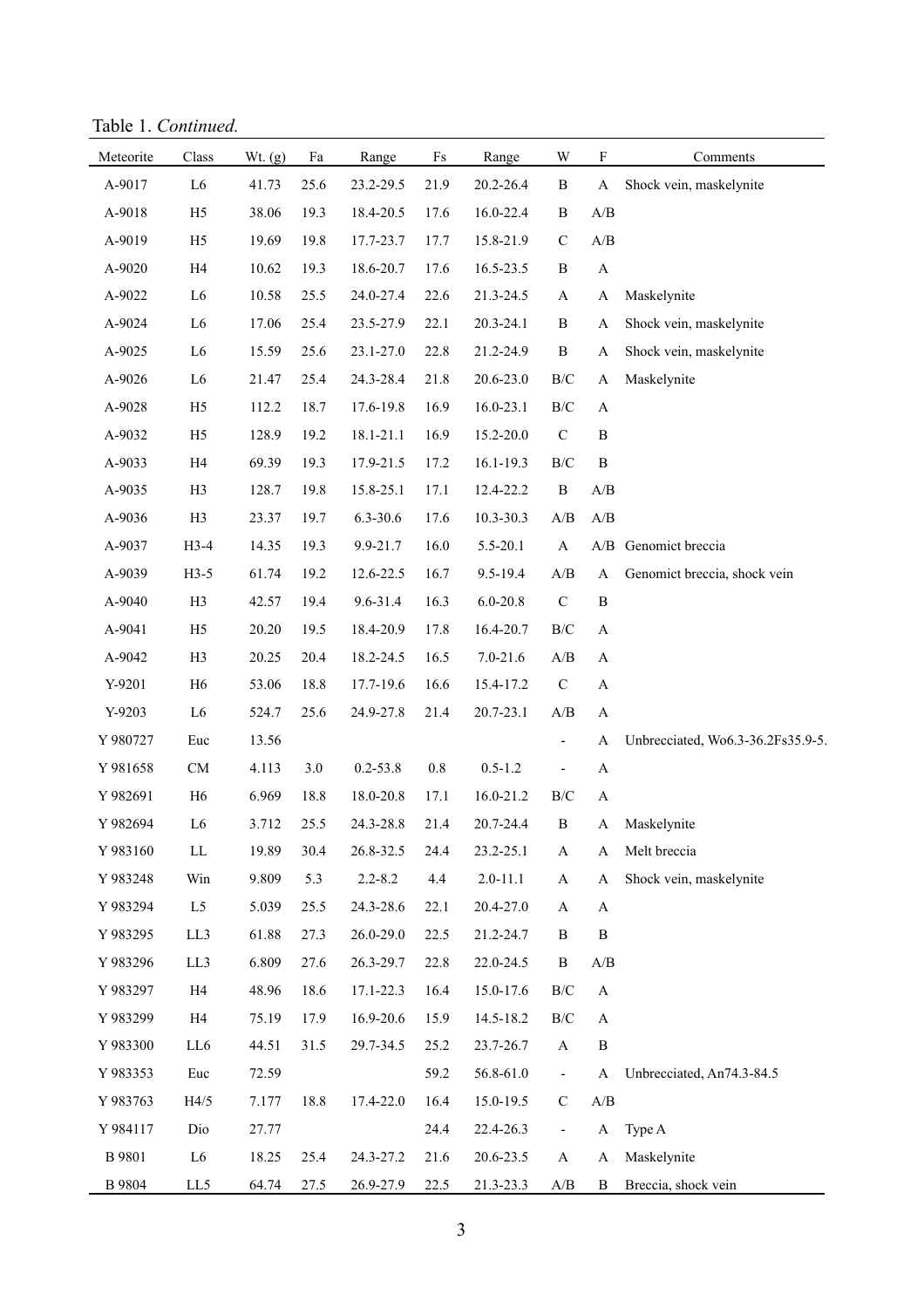Table 1. *Continued.*

| Meteorite          | Class          | Wt. (g) | Fa       | Range     | $\mathop{\text{Fs}}$ | Range     | W                        | $\boldsymbol{\mathrm{F}}$                         | Comments                         |
|--------------------|----------------|---------|----------|-----------|----------------------|-----------|--------------------------|---------------------------------------------------|----------------------------------|
| <b>B</b> 9806      | $LL4-5$        | 16.66   | 28.2     | 27.4-30.7 | 23.2                 | 22.1-24.2 | A/B                      |                                                   | A/B Genomict breccia             |
| B 9807             | $LL3-5$        | 12.37   | 27.6     | 26.7-28.6 | 23.2                 | 22.0-24.8 | $\mathbf{A}$             |                                                   | A/B Genomict breccia, shock vein |
| <b>B</b> 9808      | $LL4-5$        | 14.92   | 28.0     | 26.5-28.6 | 23.2                 | 22.6-23.7 | A                        | A/B                                               | Genomict breccia                 |
| B 9809             | LL5            | 10.74   | 28.1     | 27.6-29.2 | 23.1                 | 21.8-21.8 | A/B                      | $\boldsymbol{\rm{A}}$                             | Breccia, shock vein              |
| B 9810             | LL5            | 11.61   | 28.2     | 27.3-30.5 | 23.1                 | 22.1-24.3 | A/B                      |                                                   | A/B Breccia, shock vein          |
| B 9811             | LL5            | 9.477   | 28.0     | 27.0-29.2 | 23.2                 | 22.0-25.0 | $\mathbf{A}$             | $\mathbf{A}$                                      | Breccia                          |
| B 9812             | LL5            | 4.709   | 27.7     | 26.4-28.9 | 23.2                 | 22.1-24.0 | $\mathbf{A}$             |                                                   | A/B Breccia                      |
| B 9814             | LL4            | 4.460   | 28.0     | 27.3-28.9 | 23.0                 | 21.9-24.1 | A/B                      | $\mathbf{A}$                                      | Breccia                          |
| B 9815             | LL5            | 4.554   | $28.0\,$ | 26.7-28.7 | 23.1                 | 22.3-23.9 | $\mathbf{A}$             | A                                                 | Breccia                          |
| B 9816             | LL5            | 4.406   | 27.8     | 26.9-28.8 | 23.0                 | 21.6-23.8 | A/B                      | $\mathbf A$                                       |                                  |
| B 9817             | LL5            | 3.446   | 28.0     | 27.3-28.7 | 23.1                 | 22.6-24.0 | A/B                      | A                                                 |                                  |
| B 9818             | LL5            | 3.830   | 27.9     | 26.6-28.6 | 23.2                 | 22.1-24.0 | $\, {\bf B}$             | A                                                 | Shock vein                       |
| B 9820             | L <sub>6</sub> | 8.073   | 25.5     | 24.4-28.0 | 21.9                 | 20.6-23.1 | $\, {\bf B}$             | A                                                 | Shock vein, maskelynite          |
| B 9821             | L <sub>6</sub> | 8.685   | 25.6     | 24.6-28.4 | 21.9                 | 19.9-24.9 | $\, {\bf B}$             | A                                                 | Shock vein                       |
| B 9822             | L <sub>6</sub> | 295.5   | 25.1     | 23.4-26.4 | 21.3                 | 20.1-24.6 | $\, {\bf B}$             | A                                                 | Shock vein                       |
| B 9823             | H4             | 9.590   | 19.1     | 17.8-22.4 | 16.8                 | 14.7-21.4 | $\rm B/C$                | A                                                 |                                  |
| B 9825             | H <sub>5</sub> | 98.66   | 19.4     | 18.2-20.7 | 16.8                 | 15.2-18.1 | $\rm B/C$                | A                                                 |                                  |
| B 9826             | L <sub>5</sub> | 959.2   | 24.4     | 23.6-25.5 | 20.3                 | 19.4-20.9 | $\mathbf{A}$             | A                                                 |                                  |
| B 9827             | L5             | 415.8   | 24.5     | 23.6-25.2 | 20.4                 | 18.7-21.3 | $\mathbf{A}$             | $\mathbf A$                                       |                                  |
| B 9828             | H4             | 11.06   | 18.3     | 16.3-25.5 | 16.1                 | 14.8-19.8 | $\rm B/C$                | $\mathbf A$                                       |                                  |
| B 9829             | H4             | 49.46   | 17.8     | 16.7-20.0 | 15.7                 | 14.7-17.9 | $\rm B/C$                | $\mathbf A$                                       |                                  |
| Y 000541           | $H5-6$         | 14.21   | 20.6     | 18.2-28.1 | 18.2                 | 16.6-21.8 | A/B                      | A                                                 | Genomict breccia                 |
| Y 001946           | H4             | 10.95   | 18.9     | 18.2-19.7 | 16.7                 | 15.9-18.9 | $\, {\bf B}$             | A                                                 |                                  |
| Y 001949           | H <sub>5</sub> | 6.525   | 19.1     | 18.6-19.6 | 17                   | 15.6-19.6 | $\mathbf C$              | $\mathbf A$                                       |                                  |
| Y 001951           | H <sub>3</sub> | 6.763   | 18.3     | 17.2-20.5 | 16.6                 | 14.4-18.8 | $\, {\bf B}$             | A                                                 |                                  |
| Y 001952           | $\mathbf H$    | 90.41   | 18.8     | 17.6-19.7 | 16.2                 | 14.1-17.6 | $\, {\bf B}$             | $\, {\bf B}$                                      | Melt breccia, darkened           |
| Y 001953           | $H3-5$         | 17.92   | 18.6     | 16.3-32.7 | 15.1                 | 4.8-22.7  | $\, {\bf B}$             | $\mathbf A$                                       | Genomict breccia                 |
| Y 001955           | H3             | 13.40   | 17.9     | 16.9-19.0 | 16.1                 | 14.9-19.3 | $\, {\bf B}$             | A/B                                               |                                  |
| Y 001961           | L <sub>4</sub> | 5.511   | 25.9     | 24.3-29.7 | 21.9                 | 20.2-25.3 | $\, {\bf B}$             | $\mathbf{A}$                                      |                                  |
| Y 001964           | H <sub>4</sub> | 97.57   | 18.4     | 17.6-19.2 | 16.1                 | 15.1-17.0 | $\mathbf{A}$             | $\mathbf A$                                       | Darkened                         |
| Y 001966           | H4             | 88.93   | 18.7     | 17.6-20.4 | 17.2                 | 15.9-20.7 | B                        | $\ensuremath{\mathrm{A}}/\ensuremath{\mathrm{B}}$ |                                  |
| Y 001967           | H <sub>5</sub> | 42.98   | 19.5     | 18.3-20.1 | 16.8                 | 16.2-17.2 | $\mathbf C$              | $\ensuremath{\mathrm{A}}/\ensuremath{\mathrm{B}}$ |                                  |
| Y 001970           | L <sub>6</sub> | 7.779   | 25.4     | 22.9-27.8 | 22                   | 20.8-24.4 | $\, {\bf B}$             | $\boldsymbol{\rm{A}}$                             | Shock vein, maskelynite          |
| Y 001983           | L <sub>6</sub> | 22.08   | 24.6     | 23.4-29.0 | 20.7                 | 19.8-24.3 | B                        | A/B                                               |                                  |
| Y 001984           | H4             | 14.10   | 18.9     | 18.2-20.6 | 16.6                 | 15.4-19.1 | $\, {\bf B}$             | $\mathbf{A}$                                      |                                  |
| Y 001997           | LL4            | 13.97   | 27.3     | 26.5-28.5 | 22.4                 | 20.2-26.1 | $\mathbf{A}$             | $\mathbf{A}/\mathbf{B}$                           |                                  |
| $\mathbf Y$ 002000 | Euc            | 22.39   |          |           | 61.3                 | 59.7-62.8 | $\overline{\phantom{0}}$ |                                                   | A/B Breccia                      |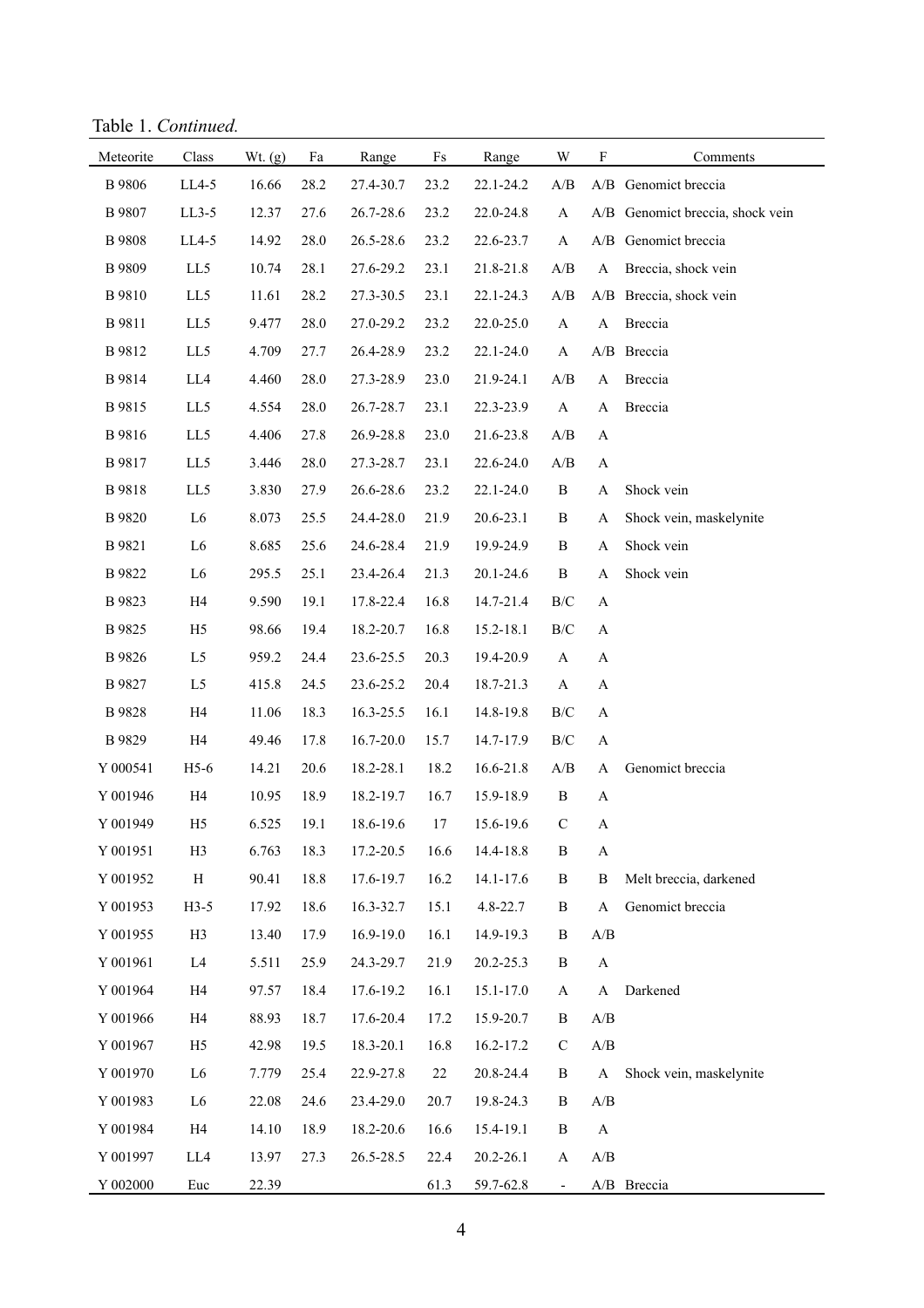Table 1. *Continued.*

| Meteorite | $\rm Class$               | Wt. $(g)$ | Fa   | Range        | $\rm{Fs}$ | Range         | $\ensuremath{\text{W}}$ | $\mathbf F$                                       | Comments                |
|-----------|---------------------------|-----------|------|--------------|-----------|---------------|-------------------------|---------------------------------------------------|-------------------------|
| Y 002001  | H <sub>5</sub>            | 5.791     | 18.7 | 17.5-20.3    | 16.7      | 15.9-19.7     | $\mathbf C$             | $\boldsymbol{\rm{A}}$                             |                         |
| Y 002003  | $H3-5$                    | 8.282     | 16.8 | $1.3 - 20.7$ | 16.1      | 7.8-21.2      | $\, {\bf B}$            |                                                   | A/B Genomict breccia    |
| Y 002006  | H4                        | 21.38     | 19.0 | 17.2-27.0    | 16.7      | 14.8-19.8     | $\mathbf{A}$            | $\boldsymbol{\rm{A}}$                             |                         |
| Y 002009  | H <sub>5</sub>            | 11.07     | 20.2 | 19.2-21.7    | 17.4      | 16.4-18.1     | $\, {\bf B}$            | A/B                                               |                         |
| Y 002017  | L <sub>6</sub>            | 5.014     | 25.6 | 24.5-28.9    | 21.9      | 20.1-25.2     | $\, {\bf B}$            | A                                                 | Shock vein, maskelynite |
| Y 002042  | H4                        | 7.813     | 18.8 | 17.3-20.9    | 16.5      | 12.8-21.2     | $\, {\bf B}$            | A/B                                               |                         |
| Y 002043  | $\boldsymbol{\mathrm{H}}$ | 6.151     | 19.1 | 17.8-20.2    | 17.5      | 14.7-22.5     | $\, {\bf B}$            |                                                   | A/B Melt breccia        |
| Y 002049  | H <sub>6</sub>            | 6.102     | 18.6 | 18.0-19.4    | 16.7      | 15.7-18.9     | $\, {\bf B}$            | $\boldsymbol{\rm{A}}$                             |                         |
| Y 002052  | H4                        | 10.35     | 18.8 | 18.1-20.7    | 16.3      | 15.2-18.0     | $\, {\bf B}$            | $\mathbf{A}/\mathbf{B}$                           |                         |
| Y 002056  | H4                        | 6.852     | 17.8 | 16.4-19.7    | 15.6      | 7.8-21.8      | $\, {\bf B}$            | $\mathbf{A}/\mathbf{B}$                           |                         |
| Y 002063  | H4                        | 5.373     | 19.5 | 17.9-22.7    | 16.9      | 15.0-18.7     | $\, {\bf B}$            | $\boldsymbol{\mathsf{A}}$                         |                         |
| Y 002065  | H4                        | 15.04     | 19.3 | 18.1-21.4    | 16.8      | 15.3-19.2     | $\, {\bf B}$            | $\mathbf{A}$                                      |                         |
| Y 002066  | $\, {\rm H}$              | 5.503     | 17.1 | 11.3-20.1    | 14.7      | 10.1-17.2     | $\, {\bf B}$            | $\mathbf A$                                       | Melt breccia            |
| Y 002070  | H <sub>3</sub>            | 71.57     | 18.7 | 17.8-19.4    | 16.3      | 15.1-17.5     | $\rm B/C$               | A/B                                               |                         |
| Y 002071  | L <sub>6</sub>            | 18.43     | 24.8 | 23.6-25.9    | 21.5      | 19.4-23.7     | $\, {\bf B}$            | A                                                 | Shock vein, maskelynite |
| Y 002074  | H <sub>6</sub>            | 8.591     | 18.6 | 17.7-21.0    | 16.6      | 15.9-20.2     | $\, {\bf B}$            |                                                   | A/B Breccia             |
| Y 002075  | L <sub>6</sub>            | 6.271     | 25.4 | 24.1-27.3    | 21.4      | 20.7-22.8     | $\, {\bf B}$            | $\boldsymbol{\rm{A}}$                             |                         |
| Y 002077  | H4                        | 15.01     | 19.1 | 18.0-22.4    | 17.0      | 15.9-21.6     | $\, {\bf B}$            | $\ensuremath{\mathrm{A}}/\ensuremath{\mathrm{B}}$ |                         |
| Y 002081  | H <sub>6</sub>            | 119.1     | 18.3 | 17.3-19.2    | 16.3      | 15.7-17.1     | $\rm B/C$               | $\mathbf{A}$                                      |                         |
| Y 002084  | L <sub>5</sub>            | 6.554     | 25.2 | 24.0-27.5    | 21.0      | 20.4-22.5     | $\, {\bf B}$            | $\mathbf A$                                       |                         |
| Y 002088  | H4                        | 9.787     | 19.0 | 17.8-20.2    | 16.9      | 16.0-17.7     | $\, {\bf B}$            | $\boldsymbol{\mathsf{A}}$                         |                         |
| Y 002090  | L <sub>6</sub>            | 44.87     | 24.9 | 24.4-26.3    | 20.8      | 20.1-21.6     | $\mathbf A$             | $\mathbf{A}/\mathbf{B}$                           |                         |
| Y 002092  | L <sub>6</sub>            | 5.058     | 25.9 | 24.2-30.0    | 21.5      | 20.1-24.2     | $\, {\bf B}$            | $\mathbf{A}$                                      |                         |
| Y 002093  | L <sub>6</sub>            | 8.663     | 24.9 | 22.9-26.2    | 20.9      | 20.3-21.6     | $\, {\bf B}$            | $\mathbf A$                                       |                         |
| Y 002096  | H4                        | 6.911     | 19.7 | 17.9-22.1    | 16.9      | 15.7-18.2     | B                       | A                                                 |                         |
| Y 002097  | L <sub>3</sub>            | 5.697     | 25.9 | 22.3-30.0    | 19.1      | 15.5-23.1     | $\, {\bf B}$            | $\mathbf A$                                       |                         |
| Y 002101  | H <sub>5</sub>            | 7.482     | 19.0 | 18.0-20.1    | 17.1      | 16.1-20.3     | $\mathbf{A}/\mathbf{B}$ | A                                                 |                         |
| Y 002102  | H4                        | 6.604     | 19.8 | 18.7-23.3    | 17.2      | 16.5-17.9     | $\rm{B/C}$              | $\mathbf{A}$                                      |                         |
| Y 002103  | H4                        | 6.752     | 18.2 | 9.6-19.3     | 16.5      | $10.6 - 18.1$ | $\, {\bf B}$            | $\mathbf{A}/\mathbf{B}$                           |                         |
| Y 002105  | H4                        | 5.933     | 19.3 | 18.3-19.9    | 17.0      | 15.3-18.1     | A/B                     | $\mathbf{A}/\mathbf{B}$                           |                         |
| Y 002116  | L <sub>6</sub>            | 12.58     | 24.6 | 23.1-27.9    | 20.5      | 19.4-23.4     | $\boldsymbol{\rm{A}}$   | $\mathbf{A}$                                      |                         |
| Y 002136  | L4                        | 8.075     | 23.2 | 21.7-25.2    | 19.8      | 18.2-23.4     | $\mathbf{A}$            | $\boldsymbol{\mathsf{A}}$                         |                         |
| Y 002140  | H4                        | 9.504     | 18.8 | 17.9-20.6    | 16.8      | 16.0-18.4     | $\, {\bf B}$            | $\mathbf{A}/\mathbf{B}$                           |                         |
| Y 002141  | H <sub>4</sub>            | 7.999     | 19.8 | 18.1-24.5    | 16.9      | 11.4-20.8     | B                       | $\boldsymbol{\mathsf{A}}$                         |                         |
| Y 002145  | L <sub>4</sub>            | 5.016     | 25.5 | 20.7-28.0    | 19.1      | 10.9-22.6     | $\, {\bf B}$            | $\mathbf{A}$                                      |                         |
| Y 002146  | L <sub>4</sub>            | 7.525     | 24.9 | 23.8-27.5    | 21.0      | 20.3-22.0     | $\, {\bf B}$            | $\mathbf A$                                       |                         |
| Y 002150  | H <sub>5</sub>            | 6.778     | 18.9 | 17.7-21.0    | 17.0      | 15.8-19.9     | $\, {\bf B}$            | $\mathbf A$                                       | Shock vein              |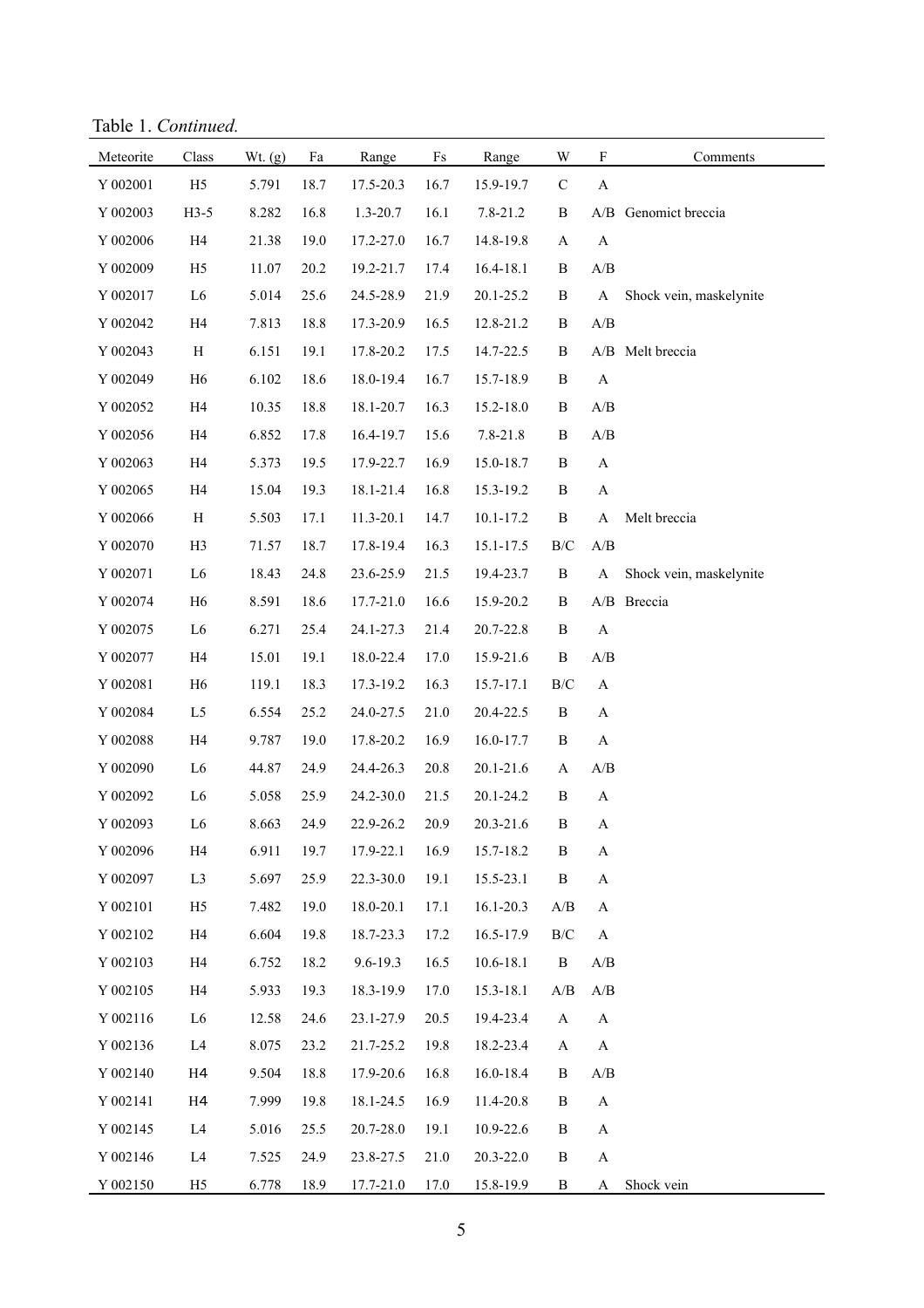Table 1. *Continued.*

| Meteorite | Class          | Wt. $(g)$ | Fa   | Range     | $\rm{Fs}$ | Range         | W                        | F                         | Comments                             |
|-----------|----------------|-----------|------|-----------|-----------|---------------|--------------------------|---------------------------|--------------------------------------|
| Y 002152  | H <sub>3</sub> | 14.70     | 18.3 | 17.2-19.4 | 17.8      | 10.6-27.9     | $\mathbf C$              | $\, {\bf B}$              |                                      |
| Y 002156  | H4             | 24.20     | 15.8 | 14.8-16.7 | 14.4      | 13.2-16.1     | $\mathbf C$              | $\mathbf{A}$              |                                      |
| Y 002158  | H4             | 46.98     | 18.1 | 17.2-19.6 | 15.8      | 14.9-16.5     | B                        | A/B                       |                                      |
| Y 002159  | LL6            | 26.68     | 29.5 | 28.2-30.1 | 24.2      | 24.0-24.6     | A                        | A/B                       |                                      |
| Y 002160  | LL6            | 427.4     | 29.4 | 28.5-30.1 | 23.8      | 23.6-24.1     | $\mathbf{A}$             | $\, {\bf B}$              |                                      |
| Y 002163  | H4             | 16.57     | 19.2 | 17.1-21.8 | 16.5      | 15.3-17.9     | $\rm{B/C}$               | $\mathbf{A}$              |                                      |
| Y 002164  | H4             | 6.254     | 18.8 | 17.1-19.8 | 17.0      | 15.8-19.5     | $\mathbf C$              | $\mathbf{A}/\mathbf{B}$   |                                      |
| Y 002165  | H <sub>6</sub> | 8.479     | 19.6 | 18.6-20.8 | 17.2      | 15.6-18.1     | $\mathbf C$              | $\boldsymbol{\mathsf{A}}$ |                                      |
| Y 002166  | H <sub>5</sub> | 10.82     | 18.6 | 17.9-19.5 | 16.7      | 14.8-19.3     | $\mathbf C$              | $\mathbf A$               |                                      |
| Y 002167  | H4             | 38.96     | 18.6 | 17.7-21.0 | 16.2      | 14.9-17.4     | $\rm{B/C}$               | $\mathbf{A}$              |                                      |
| Y 002175  | H4             | 15.61     | 18.5 | 17.4-21.0 | 16.3      | 14.5-17.3     | $\mathbf C$              | $\boldsymbol{\mathsf{A}}$ |                                      |
| Y 002176  | H <sub>6</sub> | 5.434     | 20.2 | 18.2-22.0 | 17.6      | 15.0-20.2     | B                        |                           | A/B Breccia                          |
| Y 002189  | H4             | 10.01     | 19.3 | 17.9-21.6 | 16.6      | 15.5-19.0     | $\mathbf C$              | A                         | Shock vein                           |
| Y 002192  | Sher           | 32.07     |      |           |           |               | $\overline{\phantom{a}}$ |                           | A/B Wo10.2-35.2Fs22.1-50.4, An42.8-5 |
| Y 002199  | L4             | 14.58     | 23.0 | 21.4-26.4 | 20.1      | 18.0-22.7     | B                        | $\mathbf{A}$              |                                      |
| Y 002202  | H4             | 7.947     | 19.2 | 16.4-21.4 | 17.3      | 15.7-23.0     | $\mathbf C$              | $\mathbf{A}$              |                                      |
| Y 002203  | H4             | 11.22     | 19.4 | 18.1-21.6 | 17.2      | 15.5-20.0     | $\, {\bf B}$             | $\mathbf{A}$              |                                      |
| Y 002204  | H4             | 217.9     | 17.9 | 17.3-18.5 | 15.8      | 14.7-18.4     | $\mathbf{A}/\mathbf{B}$  | $\, {\bf B}$              |                                      |
| Y 002205  | H4             | 113.8     | 19.3 | 18.4-20.1 | 17.3      | 16.6-19.5     | $\, {\bf B}$             | A/B                       |                                      |
| Y 002206  | H <sub>5</sub> | 116.6     | 19.3 | 18.3-22.7 | 17.3      | 16.5-19.6     | $\rm{B/C}$               | $\mathbf{A}$              |                                      |
| Y 002207  | H4             | 16.53     | 19.6 | 18.9-21.0 | 17.2      | 16.3-18.5     | $\rm{B/C}$               | $\mathbf{A}$              | Shock vein                           |
| Y 002210  | H4             | 7.094     | 18.8 | 17.7-21.7 | 17.0      | 15.9-20.5     | B                        | A                         |                                      |
| Y 002212  | L <sub>4</sub> | 7.918     | 23.4 | 22.5-24.7 | 19.9      | 19.0-21.6     | $\mathbf{A}$             | A                         |                                      |
| Y 002213  | L <sub>6</sub> | 18.97     | 24.4 | 23.1-26.5 | 20.9      | 19.6-23.5     | $\, {\bf B}$             | A                         | Breccia                              |
| Y 002214  | L <sub>6</sub> | 105.1     | 25.1 | 24.1-25.9 | 21.0      | 19.8-22.4     | A                        | $\mathbf{A}/\mathbf{B}$   |                                      |
| Y 002217  | L <sub>6</sub> | 16.65     | 25.6 | 24.0-27.3 | 21.6      | 21.0-23.7     | B                        | $\mathbf{A}$              | Shock vein                           |
| Y 002218  | H4             | 6.046     | 19.8 | 17.5-25.6 | 17.3      | $16.2 - 21.1$ | $\mathbf C$              | $\mathbf{A}$              |                                      |
| Y 002219  | H4             | 26.59     | 19.2 | 17.7-23.0 | 17.1      | 16.0-18.8     | B/C                      | $\mathbf{A}$              |                                      |
| Y 002220  | H4             | 47.58     | 18.5 | 17.0-20.8 | 16.6      | 15.1-20.2     | $\mathcal{C}$            | A                         |                                      |
| Y 002221  | H4             | 15.22     | 18.5 | 17.1-21.2 | 16.5      | 14.7-21.6     | $\mathbf C$              | $\mathbf{A}$              |                                      |
| Y 002222  | H4             | 469.0     | 18.8 | 18.1-20.2 | 17.1      | 15.3-21.0     | B/C                      | B                         |                                      |
| Y 002223  | H <sub>5</sub> | 68.43     | 20.2 | 18.9-22.2 | 17.5      | 16.2-19.8     | $\, {\bf B}$             | $\mathbf{A}$              |                                      |
| Y 002225  | H <sub>5</sub> | 30.38     | 18.8 | 17.3-21.9 | 16.6      | 15.1-19.0     | B/C                      | $\mathbf{A}$              |                                      |
| Y 002227  | H <sub>4</sub> | 7.862     | 20.1 | 18.5-24.3 | 17.7      | $16.0 - 20.0$ | $\mathcal{C}$            | $\mathbf{A}/\mathbf{B}$   |                                      |
| Y 002231  | $L5-6$         | 10.73     | 25.2 | 22.7-28.3 | 20.7      | 15.0-22.6     | A/B                      | $\bf{A}$                  | Genomict breccia                     |
| Y 002232  | H4             | 18.78     | 18.8 | 17.8-21.6 | 16.7      | 15.4-18.1     | B                        | $\mathbf{A}$              |                                      |
| Y 002242  | H4             | 9.399     | 20.0 | 19.2-22.0 | 17.5      | 16.7-19.5     | B                        | A                         |                                      |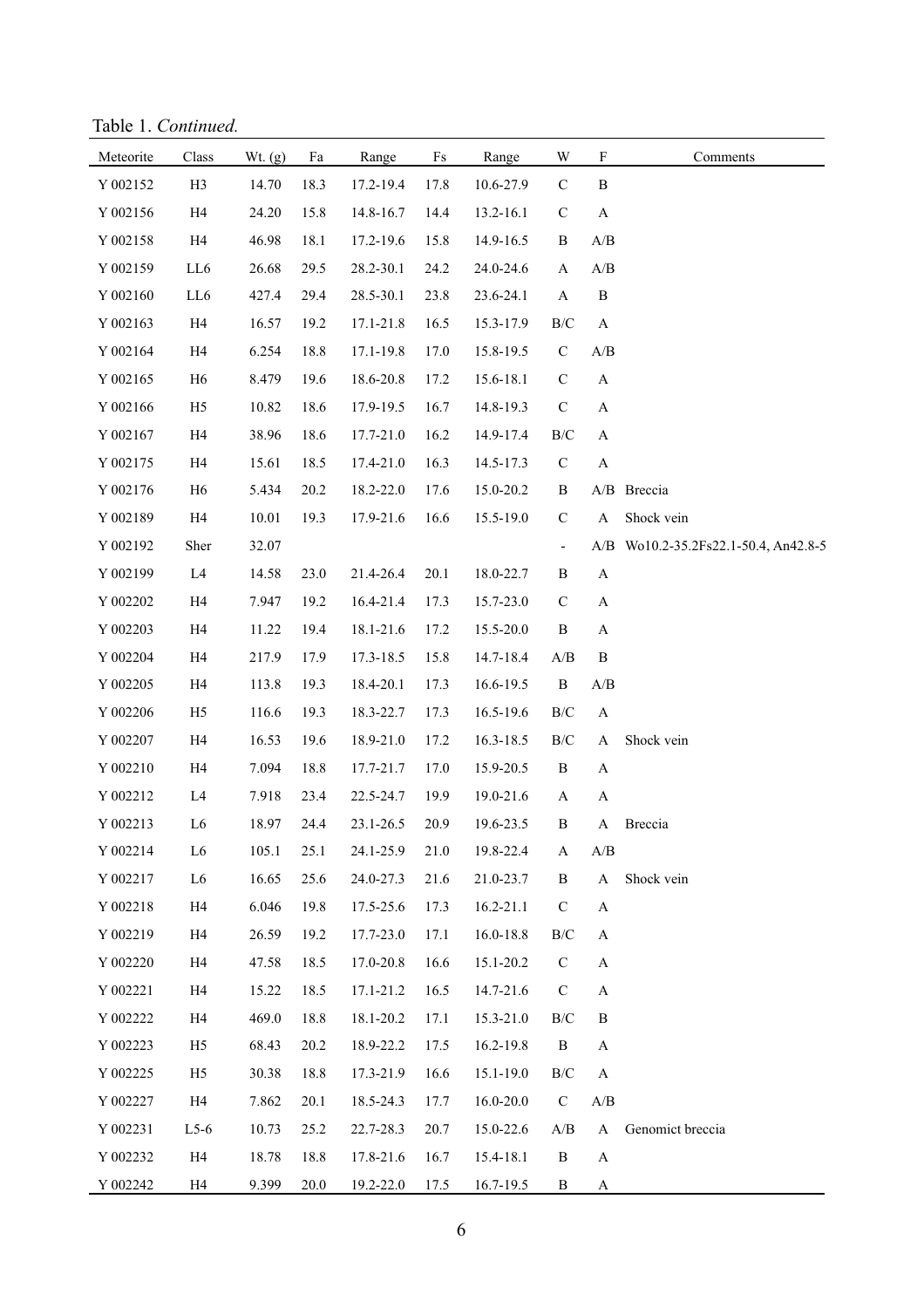Table 1. *Continued.*

| Meteorite | Class          | Wt. $(g)$ | Fa   | Range     | Fs   | Range         | W                       | $\boldsymbol{\mathrm{F}}$ | Comments                |
|-----------|----------------|-----------|------|-----------|------|---------------|-------------------------|---------------------------|-------------------------|
| Y 002243  | H4             | 82.58     | 19.0 | 18.1-20.9 | 16.6 | 15.7-18.6     | A/B                     | A/B                       |                         |
| Y 002244  | L4             | 6.668     | 23.4 | 21.7-25.2 | 20.3 | 19.0-23.3     | $\, {\bf B}$            | $\mathbf A$               |                         |
| Y 002246  | H <sub>5</sub> | 18.49     | 19.9 | 18.8-23.0 | 17.7 | 16.1-22.2     | $\mathsf C$             | $\mathbf A$               |                         |
| Y 002247  | H4             | 10.52     | 19.9 | 19.1-21.7 | 17.5 | 16.5-19.1     | $\, {\bf B}$            | $\mathbf A$               |                         |
| Y 002251  | H4             | 5.670     | 18.7 | 17.5-20.1 | 16.8 | 15.0-19.0     | $\, {\bf B}$            | A                         |                         |
| Y 002256  | LL             | 6.843     | 30.4 | 29.2-31.9 | 23.7 | 23.6-23.8     | $\mathbf{A}$            | A                         | Breccia, recrystallized |
| Y 002257  | H4             | 42.76     | 18.0 | 17.1-21.7 | 16.0 | 13.8-20.6     | A                       | A/B                       | Shock vein              |
| Y 002259  | H <sub>5</sub> | 7.638     | 18.7 | 16.9-20.1 | 16.7 | 15.7-21.0     | $\, {\bf B}$            | $\mathbf A$               |                         |
| Y 002260  | H4             | 9.928     | 19.7 | 18.6-22.6 | 17.4 | 15.2-20.3     | $\, {\bf B}$            | $\mathbf A$               |                         |
| Y 002261  | L4             | 12.88     | 25.2 | 23.8-29.0 | 21.5 | 21.1-22.0     | $\, {\bf B}$            | $\mathbf A$               |                         |
| Y 002263  | H4             | 5.729     | 19.0 | 17.8-22.7 | 16.6 | 14.8-20.2     | $\, {\bf B}$            | $\mathbf{A}$              |                         |
| Y 002264  | L <sub>5</sub> | 74.98     | 26.6 | 25.5-29.1 | 20.8 | 19.3-21.9     | $\, {\bf B}$            | A/B                       |                         |
| Y 002270  | H4             | 8.198     | 18.4 | 17.1-19.4 | 16.9 | 13.8-20.4     | $\, {\bf B}$            | $\mathbf A$               |                         |
| Y 002271  | H4             | 5.072     | 18.8 | 17.8-21.3 | 16.8 | 14.7-21.3     | $\, {\bf B}$            | $\boldsymbol{\rm{A}}$     |                         |
| Y 002272  | H4             | 9.271     | 18.7 | 17.4-22.5 | 16.7 | 14.8-19.8     | $\, {\bf B}$            | $\mathbf A$               |                         |
| Y 002284  | H4             | 8.817     | 19.4 | 17.6-21.5 | 17.7 | 16.6-19.1     | $\rm B/C$               | $\mathbf{A}$              |                         |
| Y 002293  | H <sub>6</sub> | 8.115     | 20.3 | 18.7-23.6 | 18.3 | 16.5-22.7     | $\, {\bf B}$            | $\mathbf A$               |                         |
| Y 002294  | L <sub>5</sub> | 13.74     | 25.5 | 23.9-27.7 | 21.9 | 20.9-24.7     | $\mathsf C$             | $\mathbf A$               |                         |
| Y 002295  | H4             | 9.961     | 19.2 | 18.4-20.3 | 17.3 | 15.7-19.8     | $\, {\bf B}$            | $\mathbf A$               |                         |
| Y 002298  | H <sub>6</sub> | 11.95     | 18.6 | 17.2-19.9 | 16.5 | 15.4-17.2     | $\rm B/C$               | $\boldsymbol{\mathsf{A}}$ |                         |
| Y 002309  | H4             | 28.71     | 18.9 | 17.9-22.0 | 16.4 | 14.8-21.0     | $\, {\bf B}$            | A/B                       |                         |
| Y 002310  | H4             | 13.93     | 18.9 | 18.0-19.6 | 16.4 | 15.4-17.4     | $\, {\bf B}$            | A/B                       |                         |
| Y 002311  | H4             | 10.84     | 19.2 | 18.2-22.1 | 16.7 | 15.5-18.1     | $\, {\bf B}$            | $\mathbf{A}/\mathbf{B}$   |                         |
| Y 002313  | H4             | 218.0     | 19.0 | 17.9-20.9 | 16.7 | 15.2-19.5     | $\, {\bf B}$            | $\, {\bf B}$              |                         |
| Y 002314  | H4             | 8.779     | 19.4 | 18.5-21.8 | 17.1 | 16.3-19.9     | B                       | A/B                       |                         |
| Y 002315  | H4             | 50.87     | 19.1 | 17.7-21.4 | 16.7 | 15.7-19.0     | B                       | $\, {\bf B}$              |                         |
| Y 002316  | H4             | 12.15     | 19.3 | 17.9-22.2 | 16.6 | 15.8-18.4     | B                       | A/B                       |                         |
| Y 002317  | H4             | 10.44     | 18.8 | 17.9-19.7 | 16.9 | $16.1 - 20.1$ | B                       | $\mathbf{A}/\mathbf{B}$   |                         |
| Y 002318  | H4             | 5.925     | 19.6 | 18.5-23.9 | 17.4 | 16.4-20.8     | $\, {\bf B}$            | $\mathbf{A}$              |                         |
| Y 002321  | H4             | 5.058     | 19.4 | 17.8-23.7 | 16.9 | 16.1-17.7     | $\, {\bf B}$            | A/B                       |                         |
| Y 002322  | H <sub>6</sub> | 36.08     | 19.8 | 18.7-21.1 | 17.3 | $16.3 - 19.0$ | A/B                     | $\mathbf{A}$              |                         |
| Y 002334  | H <sub>6</sub> | 5.220     | 19.5 | 18.6-22.0 | 16.8 | 15.1-17.8     | $\mathbf{A}/\mathbf{B}$ | A                         |                         |
| Y 002336  | H4             | 11.75     | 19.4 | 17.9-23.1 | 17.6 | 15.5-20.7     | $\, {\bf B}$            | A                         |                         |
| Y 002346  | H4             | 14.69     | 19.1 | 17.5-21.9 | 16.8 | 15.0-18.5     | B                       | $\, {\bf B}$              |                         |
| Y 002347  | H4             | 5.673     | 19.3 | 17.7-22.0 | 17.4 | 15.0-21.4     | B                       | A/B                       |                         |
| Y 002349  | H <sub>5</sub> | 5.674     | 20.0 | 18.7-21.0 | 17.5 | 15.7-19.5     | B                       | $\mathbf{A}$              |                         |
| Y 002350  | H <sub>6</sub> | 20.86     | 19.7 | 18.4-24.3 | 17.1 | $16.5 - 18.1$ | B                       | $\mathbf{A}/\mathbf{B}$   |                         |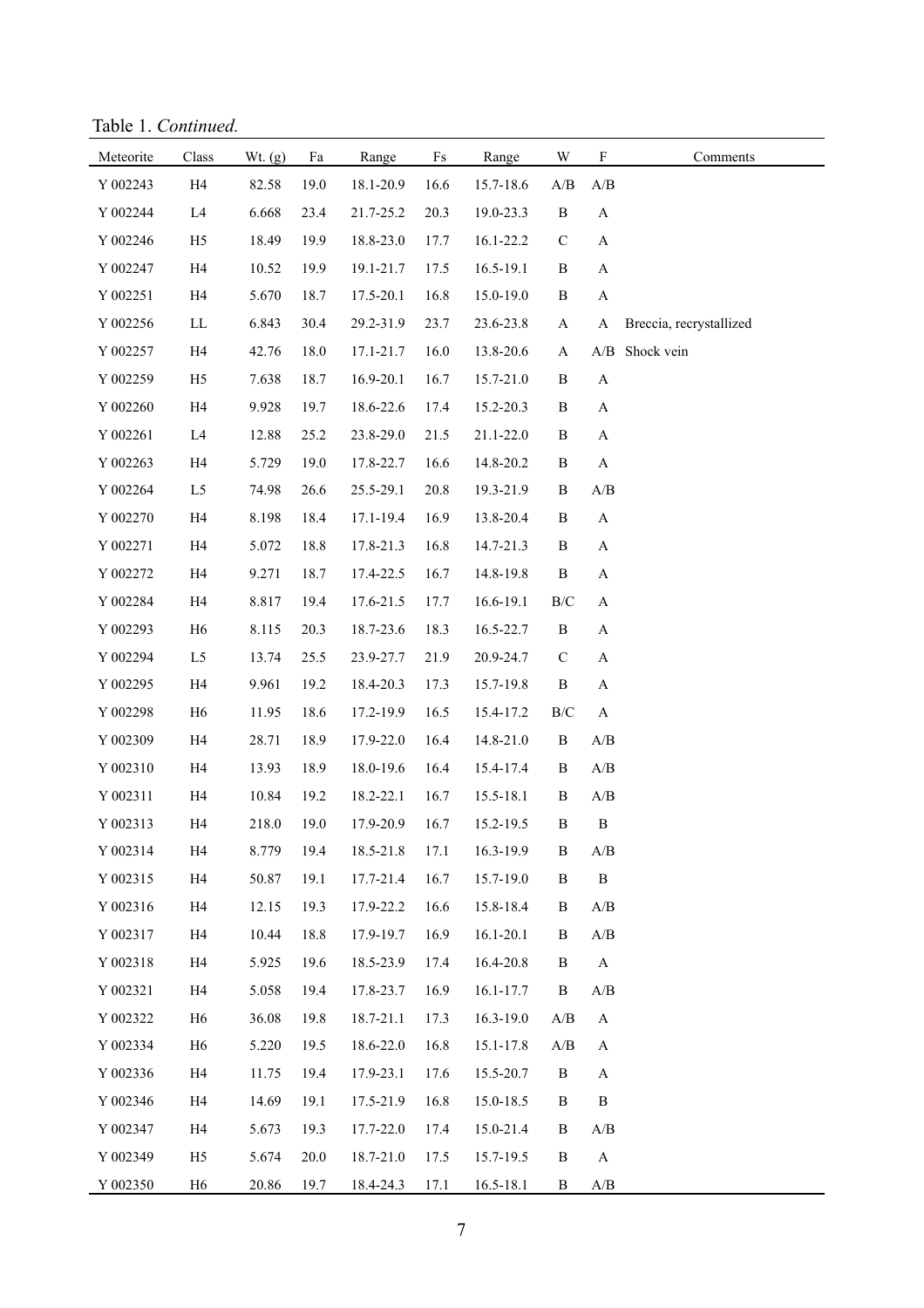Table 1. *Continued.*

| Meteorite | Class          | Wt. (g) | Fa   | Range        | $\rm{Fs}$ | Range        | W                       | $\mathbf F$             | Comments                  |
|-----------|----------------|---------|------|--------------|-----------|--------------|-------------------------|-------------------------|---------------------------|
| Y 002352  | How            | 31.25   |      |              | 38.8      | 22.6-62.3    | A                       | A                       |                           |
| Y 002354  | H4             | 37.41   | 18.9 | 18.3-19.9    | 16.4      | 15.9-17.4    | B                       | $\, {\bf B}$            |                           |
| Y 002355  | H4             | 280.0   | 18.7 | 18.0-19.6    | 16.7      | 15.3-18.6    | $\, {\bf B}$            | $\rm{B/C}$              |                           |
| Y 002358  | H4             | 20.56   | 19.0 | 17.6-19.7    | 17.0      | 16.0-19.2    | A/B                     | A/B                     |                           |
| Y 002359  | H4             | 193.9   | 19.0 | 18.3-20.5    | 16.7      | 15.3-18.2    | $\, {\bf B}$            | $\, {\bf B}$            |                           |
| Y 002360  | H <sub>6</sub> | 5.219   | 18.9 | 18.0-19.6    | 16.9      | 15.3-17.5    | A/B                     | $\mathbf{A}$            |                           |
| Y 002361  | H4             | 84.06   | 18.9 | 17.6-20.2    | 17.1      | 15.7-20.6    | $\, {\bf B}$            | A/B                     |                           |
| Y 002362  | H4             | 56.39   | 18.9 | 17.9-20.9    | 16.8      | 15.1-19.3    | A/B                     | $\, {\bf B}$            |                           |
| Y 002364  | H4             | 31.48   | 19.2 | 18.1-21.1    | 16.7      | 16.0-17.3    | $\mathbf{A}/\mathbf{B}$ | A/B                     |                           |
| Y 002365  | How            | 86.15   |      |              | 30.0      | 22.7-41.2    | $\mathbf{A}$            | $\mathbf{A}/\mathbf{B}$ |                           |
| Y 002370  | H <sub>6</sub> | 23.07   | 19.3 | 18.7-21.3    | 17.1      | 16.1-19.4    | $\mathbf{A}$            | $\mathbf{A}$            |                           |
| Y 002379  | H4             | 7.833   | 19.5 | 17.8-22.8    | 17.8      | 16.0-20.9    | $\, {\bf B}$            | $\mathbf{A}/\mathbf{B}$ |                           |
| Y 002382  | H4             | 6.727   | 19.9 | 17.8-23.6    | 17.4      | 15.3-23.6    | $\, {\bf B}$            | $\boldsymbol{\rm{A}}$   |                           |
| Y 002389  | L4             | 5.000   | 25.5 | 23.5-28.1    | 21.7      | 19.8-26.2    | $\, {\bf B}$            | $\mathbf{A}$            | Shock vein                |
| Y 002393  | H <sub>5</sub> | 29.68   | 19.1 | 17.6-27.0    | 16.3      | 15.0-18.9    | $\, {\bf B}$            | A/B                     |                           |
| Y 002394  | H <sub>5</sub> | 12.38   | 18.7 | 17.5-21.3    | 16.5      | 15.2-17.6    | $\, {\bf B}$            | $\mathbf{A}$            |                           |
| Y 002396  | H <sub>5</sub> | 38.42   | 18.6 | 17.4-21.4    | 16.5      | 15.3-22.1    | $\, {\bf B}$            | $\mathbf{A}/\mathbf{B}$ |                           |
| Y 002403  | Aca            | 10.50   | 11.1 | $9.7 - 14.0$ | 10.5      | $9.6 - 11.3$ | B                       |                         | A/B An13.8-23.4           |
| Y 002404  | L <sub>3</sub> | 6.877   | 25.3 | 9.6-33.7     | 15.3      | 5.6-28.8     | $\, {\bf B}$            | $\mathbf{A}$            |                           |
| Y 002406  | H4             | 5.446   | 19.5 | 18.4-22.3    | 17.6      | 16.4-21.1    | $\, {\bf B}$            | $\mathbf{A}$            |                           |
| Y 002407  | L <sub>3</sub> | 26.09   | 24.3 | 23.4-25.2    | 19.8      | 18.4-20.7    | B                       | A/B                     |                           |
| Y 002410  | H4             | 15.49   | 19.4 | 18.6-20.8    | 17.3      | 16.2-20.7    | A                       | $\mathbf{A}$            |                           |
| Y 002411  | H4             | 6.665   | 18.7 | 17.2-21.3    | 16.5      | 15.2-17.3    | $\mathbf{A}$            | $\mathbf{A}$            |                           |
| Y 002413  | L <sub>6</sub> | 7.237   | 26.3 | 25.4-28.8    | 22.3      | 20.9-23.7    | $\, {\bf B}$            | $\mathbf{A}$            |                           |
| Y 002416  | H <sub>5</sub> | 7.242   | 19.8 | 18.4-23.4    | 17.7      | 16.8-18.8    | $\, {\bf B}$            | $\mathbf A$             |                           |
| Y 002418  | ${\rm L6}$     | 5.635   | 26.0 | 24.2-32.1    | 21.8      | 20.1-23.0    | $\, {\bf B}$            | $\mathbf A$             | Shock vein, melt pocket   |
| Y 002426  | L <sub>6</sub> | 45.44   | 24.7 | 23.6-26.2    | 21.5      | 19.3-24.3    | A                       | A                       |                           |
| Y 002429  | H4             | 33.95   | 18.9 | 17.3-22.0    | 16.6      | 16.0-18.2    | $\, {\bf B}$            | $\mathbf A$             |                           |
| Y 002430  | H4             | 10.70   | 18.4 | 17.8-19.5    | 16.9      | 15.6-21.7    | $\, {\bf B}$            | $\mathbf{A}$            |                           |
| Y 002431  | H4             | 120.4   | 19.6 | 18.3-24.2    | 16.7      | 15.5-18.9    | B                       | A/B                     |                           |
| Y 002435  | H4             | 12.47   | 18.8 | 18.0-20      | 16.5      | 14.9-18.9    | $\, {\bf B}$            | $\mathbf{A}$            |                           |
| Y 002436  | H4             | 15.84   | 17.8 | 17.1-18.5    | 15.8      | 14.5-18.6    | $\, {\bf B}$            | $\mathbf A$             |                           |
| Y 002440  | H4-6           | 32.21   | 19.2 | 16.7-20.2    | 17.0      | 14.8-17.8    | B                       | A                       | Genomict breccia          |
| Y 002441  | Euc            | 29.65   | 43.5 |              | 34.3      | 21.4-59.5    | ÷,                      |                         | A/B Polymict, An87.9-95.2 |
| Y 002442  | H4             | 14.64   | 19.2 | 18.0-20.1    | 17.1      | 16.6-17.8    | $\, {\bf B}$            | $\mathbf{A}/\mathbf{B}$ |                           |
| Y 002446  | H4             | 61.92   | 18.8 | 18.1-21.3    | 16.7      | 15.1-21.2    | $\, {\bf B}$            | $\mathbf{A}/\mathbf{B}$ |                           |
| Y 002447  | H <sub>5</sub> | 13.63   | 19.7 | 19.0-22.6    | 17.1      | 16.3-19.8    | B                       | $\mathbf{A}$            |                           |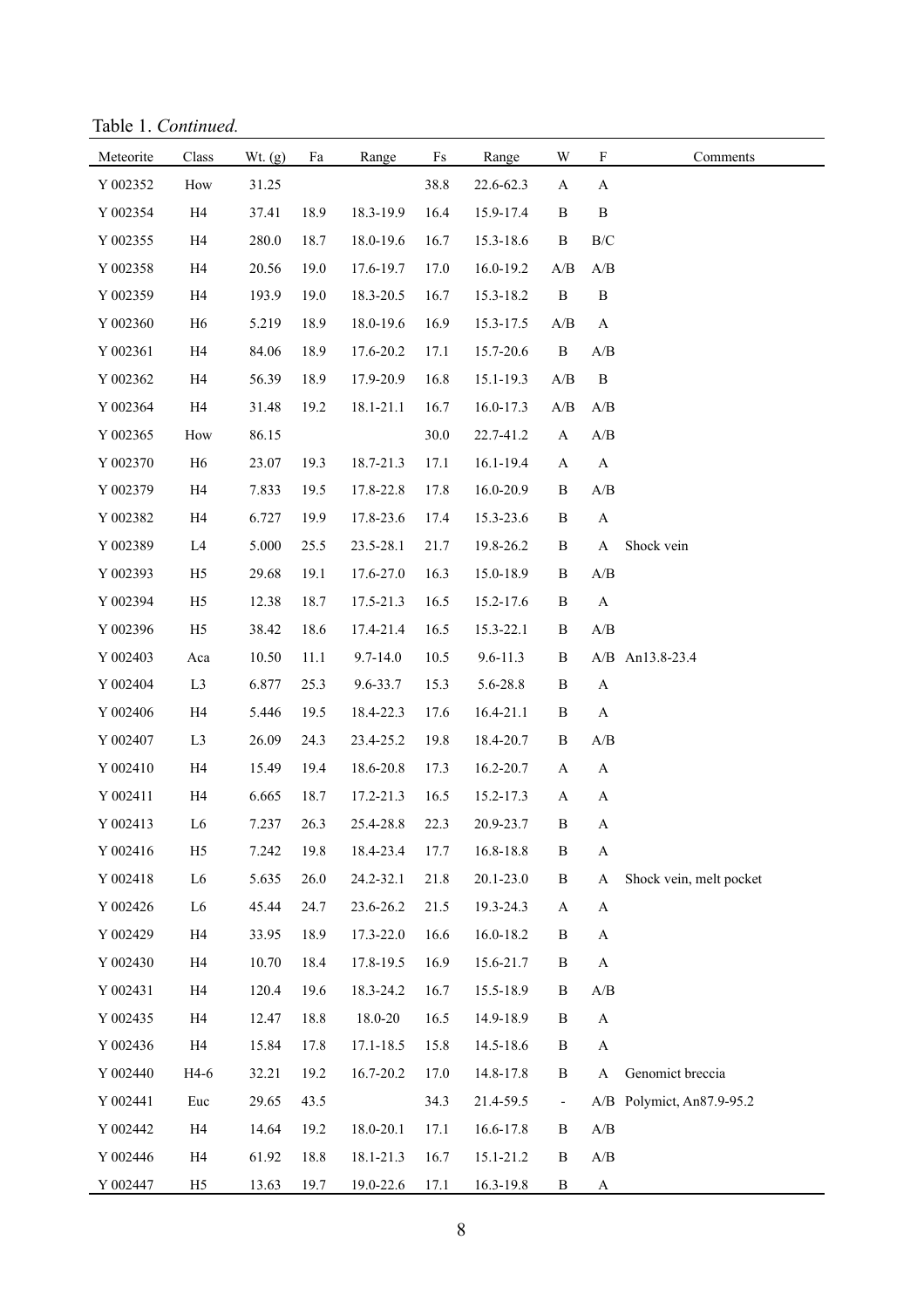Table 1. *Continued.*

| Meteorite | $\rm Class$    | Wt. $(g)$ | Fa   | Range     | $\rm{Fs}$ | Range         | W                        | $\mathbf F$             | Comments                |
|-----------|----------------|-----------|------|-----------|-----------|---------------|--------------------------|-------------------------|-------------------------|
| Y 002448  | Euc            | 133.1     |      |           | 56.0      | 44.7-64.6     | $\overline{\phantom{a}}$ | A                       | Polymict, An84.1-93.4   |
| Y 002449  | H4             | 159.5     | 18.7 | 16.9-19.5 | 16.5      | 14.0-17.6     | B                        | A/B                     |                         |
| Y 002450  | H4             | 17.43     | 19.4 | 18.8-20.0 | 17.1      | 15.0-19.8     | $\, {\bf B}$             | $\mathbf{A}$            |                         |
| Y 002451  | H <sub>5</sub> | 11.44     | 19.6 | 17.6-21.7 | 17.2      | 16.4-17.7     | $\, {\bf B}$             | $\boldsymbol{\rm{A}}$   |                         |
| Y 002453  | H <sub>6</sub> | 8.193     | 19.4 | 18.3-20.1 | 17.5      | 16.1-20.7     | $\, {\bf B}$             | $\boldsymbol{\rm{A}}$   |                         |
| Y 002454  | L <sub>6</sub> | 37.26     | 25.5 | 24.2-29.2 | 21.8      | 20.5-25.8     | $\, {\bf B}$             | A/B                     | Shock vein, maskelynite |
| Y 002455  | L6             | 19.96     | 25.7 | 24.3-27.8 | 21.1      | 20.1-21.6     | $\, {\bf B}$             | A/B                     | Shock vein, maskelynite |
| Y 002459  | L <sub>6</sub> | 12.46     | 25.8 | 23.6-27.7 | 21.4      | 20.0-23.3     | $\, {\bf B}$             | $\boldsymbol{\rm{A}}$   | Shock vein, maskelynite |
| Y 002473  | H4             | 230.7     | 19.2 | 18.0-21.1 | 17.0      | 15.9-18.5     | $\, {\bf B}$             | $\, {\bf B}$            |                         |
| Y 002474  | H4             | 347.7     | 19.3 | 18.0-21.5 | 16.9      | 15.4-2.0      | $\, {\bf B}$             | $\, {\bf B}$            |                         |
| Y 002475  | H4             | 91.41     | 19.3 | 17.8-21.7 | 17.1      | 16.0-19.7     | $\, {\bf B}$             | $\boldsymbol{\rm{A}}$   |                         |
| Y 002476  | H4             | 42.78     | 19.2 | 18.6-19.9 | 17.0      | 14.5-20.0     | $\, {\bf B}$             | A/B                     |                         |
| Y 002477  | H4             | 26.09     | 19.3 | 17.2-21.3 | 17.3      | 16.4-20.8     | $\, {\bf B}$             | A/B                     |                         |
| Y 002479  | L <sub>5</sub> | 6.812     | 25.7 | 24.4-28.3 | 21.5      | 17.0-25.8     | $\mathbf{A}$             | $\boldsymbol{\rm{A}}$   |                         |
| Y 002483  | H4             | 352.4     | 18.7 | 17.1-22.1 | 16.4      | 15.1-19.2     | $\, {\bf B}$             | A/B                     |                         |
| Y 002484  | H4-6           | 7.998     | 20.1 | 18.8-20.9 | 17.5      | $16.1 - 21.0$ | $\mathbf C$              | $\mathbf A$             | Genomict breccia        |
| Y 002485  | H4             | 6.384     | 19.2 | 17.3-22.4 | 17.0      | 16.0-20.5     | $\mathbf C$              | $\mathbf{A}$            |                         |
| Y 002486  | LL6            | 37.29     | 29.8 | 28.5-30.5 | 24.3      | 23.3-24.7     | $\mathbf{A}$             | $\mathbf A$             |                         |
| Y 002487  | H <sub>5</sub> | 10.71     | 20.2 | 18.9-23.2 | 17.7      | 16.5-20.7     | $\, {\bf B}$             | $\mathbf A$             |                         |
| Y 002490  | H4             | 7.331     | 18.9 | 17.8-20.8 | 16.8      | 14.7-20.1     | $\, {\bf B}$             | $\mathbf A$             |                         |
| Y 002493  | H4             | 8.398     | 19.1 | 17.6-24.3 | 16.5      | 14.6-22.9     | $\, {\bf B}$             | $\mathbf A$             |                         |
| Y 002496  | H4             | 17.10     | 18.4 | 17.5-19.9 | 16.5      | 15.6-19.3     | $\mathbf{A}$             | $\mathbf{A}$            |                         |
| Y 002500  | H4             | 17.29     | 19.0 | 17.8-23.4 | 17.3      | 15.2-20.4     | $\, {\bf B}$             | A/B                     |                         |
| Y 002508  | H4             | 190.7     | 19.9 | 18.1-31.4 | 16.9      | 15.8-21.3     | $\, {\bf B}$             | $\, {\bf B}$            |                         |
| Y 002509  | H <sub>6</sub> | 122.3     | 19.6 | 18.8-20.4 | 17.4      | 15.7-20.4     | $\rm B/C$                | A                       |                         |
| Y 002511  | H4             | 8.319     | 19.6 | 18.6-24.7 | 17.3      | 15.2-21.1     | B                        | A                       |                         |
| Y 002514  | H4             | 44.72     | 19.0 | 18.0-20.6 | 16.6      | 15.1-18.5     | $\mathbf C$              | A/B                     |                         |
| Y 002516  | H4             | 5.355     | 19.2 | 17.9-20.9 | 17.2      | 16.3-19.2     | $\rm B/C$                | $\mathbf{A}$            |                         |
| Y 002517  | H4             | 11.71     | 19.0 | 17.4-20.7 | 16.7      | 15.2-17.6     | B                        | A/B                     |                         |
| Y 002518  | L <sub>5</sub> | 6.851     | 26.1 | 24.8-26.9 | 21.5      | 19.5-23.0     | A                        | $\mathbf{A}$            |                         |
| Y 002519  | L <sub>6</sub> | 5.413     | 25.8 | 24.9-28.9 | 21.8      | 21.1-23.4     | B                        | $\mathbf{A}$            |                         |
| Y 002520  | H <sub>5</sub> | 314.2     | 19.5 | 18.6-22.9 | 16.4      | 15.5-17.1     | $\mathsf C$              | A                       |                         |
| Y 002521  | H4             | 175.7     | 19.1 | 17.0-21.6 | 17.0      | 14.4-19.8     | B                        | $\, {\bf B}$            |                         |
| Y 002522  | H4             | 70.66     | 19.1 | 17.7-22.3 | 17.0      | 15.9-19.0     | B                        | A/B                     |                         |
| Y 002523  | H4             | 177.7     | 18.9 | 17.6-19.8 | 16.9      | 15.0-20.1     | B                        | A/B                     |                         |
| Y 002524  | H4             | 86.71     | 19.0 | 17.0-21.1 | 16.7      | 15.9-20.9     | B                        | A/B                     |                         |
| Y 002525  | H4             | 47.95     | 19.0 | 17.8-21.4 | 16.9      | 14.0-20.2     | $\, {\bf B}$             | $\mathbf{A}/\mathbf{B}$ |                         |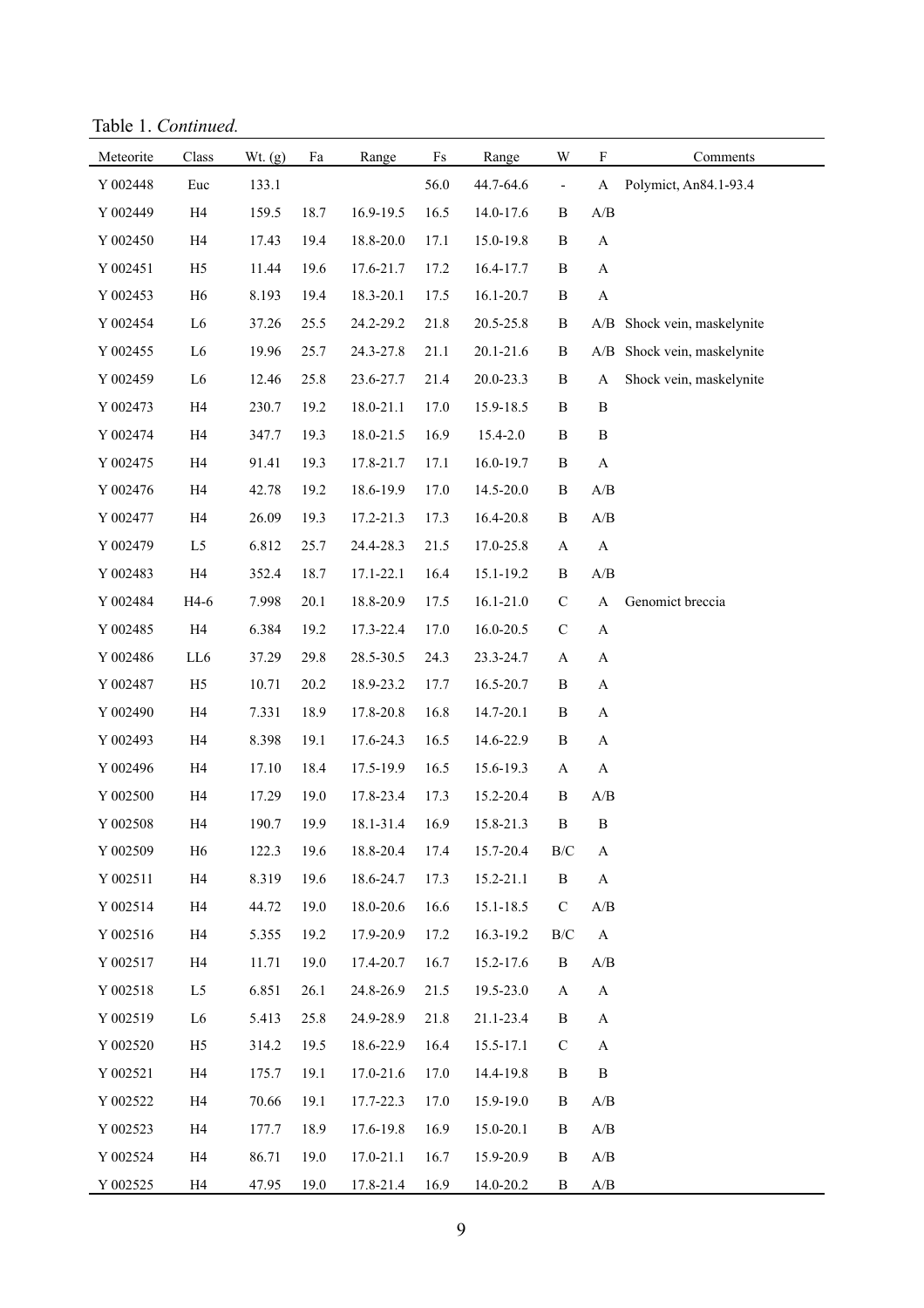Table 1. *Continued.*

| Meteorite | Class                  | Wt. (g) | Fa   | Range        | $\rm{Fs}$ | Range       | W                        | $\mathbf F$                                       | Comments                |
|-----------|------------------------|---------|------|--------------|-----------|-------------|--------------------------|---------------------------------------------------|-------------------------|
| Y 002528  | H4                     | 10.76   | 19.1 | 17.9-20.6    | 16.6      | 15.5-17.8   | B                        | A                                                 |                         |
| Y 002529  | H4                     | 7.724   | 19.4 | 18.5-21.0    | 17.0      | 16.1-17.9   | $\, {\bf B}$             | A                                                 |                         |
| Y 002530  | H4                     | 6.378   | 19.3 | 18.4-20.8    | 17.0      | 15.6-18.5   | $\, {\bf B}$             | A                                                 |                         |
| Y 002531  | H4                     | 13.09   | 19.1 | 18.0-20.0    | 16.7      | 16.1-17.7   | $\, {\bf B}$             | $\boldsymbol{\rm{A}}$                             |                         |
| Y 002532  | H4                     | 27.29   | 19.2 | 17.9-23.1    | 16.7      | 16.0-17.9   | $\, {\bf B}$             | $\ensuremath{\mathrm{A}}/\ensuremath{\mathrm{B}}$ |                         |
| Y 002534  | Euc                    | 122.6   |      |              | 47.1      | 36.0-60.9   | $\blacksquare$           | $\, {\bf B}$                                      | Polymict, An67.6-95.3   |
| Y 002536  | Euc                    | 85.58   | 42.2 |              | 42.3      | 24.4-61.4   | $\overline{\phantom{a}}$ | A                                                 | Polymict, An80.0-96.6   |
| Y 002537  | L5                     | 26.56   | 25.7 | 23.9-30.1    | 21.9      | 19.9-25.0   | $\, {\bf B}$             | A/B                                               |                         |
| Y 002540  | ${\rm CR}$             | 17.50   | 2.5  | $0.9 - 11.2$ | 2.6       | $1.1 - 5.5$ | $\mathbf{A}$             | $\ensuremath{\mathrm{A}}/\ensuremath{\mathrm{B}}$ |                         |
| Y 002541  | ${\cal CR}$            | 17.50   | 1.5  | $0.2 - 3.5$  | 2.7       | $1.4 - 5.2$ | $\, {\bf B}$             | $\ensuremath{\mathrm{A}}/\ensuremath{\mathrm{B}}$ |                         |
| Y 002542  | H4                     | 17.32   | 19.0 | 18.3-21.1    | 17.2      | 16.2-20.0   | $\, {\bf B}$             | $\boldsymbol{\rm{A}}$                             |                         |
| Y 002544  | H4                     | 6.072   | 19.4 | 17.6-22.5    | 17.3      | 15.3-19.0   | B                        | $\mathbf A$                                       | Shock vein              |
| Y 002545  | H4                     | 8.782   | 18.6 | 17.2-20.0    | 16.8      | 15.9-21.8   | $\mathbf C$              | $\mathbf A$                                       |                         |
| Y 002548  | H4                     | 6.666   | 19.4 | 18.6-20.7    | 16.9      | 15.7-20.9   | $\, {\bf B}$             | $\mathbf A$                                       |                         |
| Y 002549  | L <sub>3</sub>         | 5.574   | 24.3 | 9.0-29.4     | 14.2      | 2.7-23.5    | $\, {\bf B}$             | $\mathbf A$                                       |                         |
| Y 002550  | LL6                    | 27.65   | 30.3 | 29.3-31.1    | 24.8      | 24.0-25.7   | $\mathbf{A}$             | A                                                 | Breccia, recrystallized |
| Y 002555  | H4                     | 15.89   | 20.2 | 19.3-21.9    | 17.8      | 16.3-23.2   | $\, {\bf B}$             | $\mathbf A$                                       |                         |
| Y 002557  | L <sub>5</sub>         | 13.69   | 24.5 | 22.9-26.9    | 20.9      | 19.8-23.3   | $\mathbf{A}$             | $\mathbf A$                                       |                         |
| Y 002558  | H4                     | 116.2   | 18.2 | 17.5-18.8    | 16.3      | 15.3-19.1   | $\, {\bf B}$             | $\mathbf A$                                       |                         |
| Y 002559  | H4                     | 10.80   | 18.9 | 16.7-20.6    | 16.6      | 14.5-18.3   | $\, {\bf B}$             | A                                                 |                         |
| Y 002561  | H4                     | 55.58   | 19.5 | 18.3-22.1    | 17.7      | 16.3-21.3   | $\, {\bf B}$             | $\boldsymbol{\rm{A}}$                             |                         |
| Y 002562  | $\mathbf{L}\mathbf{L}$ | 34.27   | 29.8 | 28.4-30.7    | 24.3      | 23.8-24.8   | A                        |                                                   | A/B Breccia             |
| Y 002563  | H <sub>3</sub>         | 8.602   | 18.5 | 16.3-23.3    | 15.9      | 9.1-23.4    | $\, {\bf B}$             | $\mathbf A$                                       |                         |
| Y 002564  | H4                     | 7.423   | 20.6 | 19.6-22.0    | 17.8      | 16.1-22.3   | $\, {\bf B}$             | $\mathbf A$                                       |                         |
| Y 002566  | L6                     | 64.40   | 25.2 | 24.3-26.6    | 21.6      | 20.5-23.7   | B                        |                                                   | A/B Shock vein          |
| Y 002567  | H4                     | 262.0   | 18.4 | 17.1-19.4    | 16.6      | 15.7-17.4   | $\mathbf C$              | A/B                                               |                         |
| Y 002573  | L <sub>3</sub>         | 10.95   | 24.3 | 11.9-26.9    | 20.8      | 18.2-22.2   | B                        | A                                                 |                         |
| Y 002574  | H <sub>5</sub>         | 13.64   | 18.6 | 17.5-20.2    | 16.6      | 15.3-19.8   | B                        | A                                                 |                         |
| Y 002577  | H <sub>5</sub>         | 6.499   | 19.3 | 17.7-24.1    | 17.0      | 14.0-21.1   | B                        | A/B                                               |                         |
| Y 002587  | L <sub>6</sub>         | 69.82   | 25.0 | 23.8-25.8    | 21.1      | 20.1-22.3   | A/B                      | A/B                                               |                         |
| Y 002590  | H <sub>6</sub>         | 12.63   | 18.6 | 18.0-20.2    | 16.5      | 14.9-19.7   | $\, {\bf B}$             | $\bf{A}$                                          | Shock vein              |
| Y 002593  | H <sub>6</sub>         | 10.78   | 19.5 | 18.5-20.1    | 17.1      | 15.9-17.6   | $\mathcal{C}$            | A/B                                               |                         |
| Y 002597  | H <sub>6</sub>         | 9.489   | 20.1 | 18.6-22.3    | 17.7      | 16.4-21.4   | $\, {\bf B}$             | $\mathbf{A}/\mathbf{B}$                           |                         |
| Y 002598  | ${\rm H6}$             | 6.525   | 20.3 | 19.1-23.8    | 17.9      | 14.8-24.1   | A/B                      | $\mathbf{A}$                                      |                         |
| Y 002601  | H <sub>4</sub>         | 9.802   | 19.5 | $4.1 - 24.5$ | 17.8      | 15.1-32.5   | B                        | A                                                 |                         |
| Y 002602  | H <sub>4</sub>         | 35.76   | 18.3 | 17.0-19.6    | 16.3      | 15.3-17.7   | A/B                      | A                                                 |                         |
| Y 002603  | H <sub>6</sub>         | 5.844   | 20.1 | 19.0-21.7    | 17.7      | 16.3-19.1   | $\bf{A}$                 | $\mathbf{A}/\mathbf{B}$                           |                         |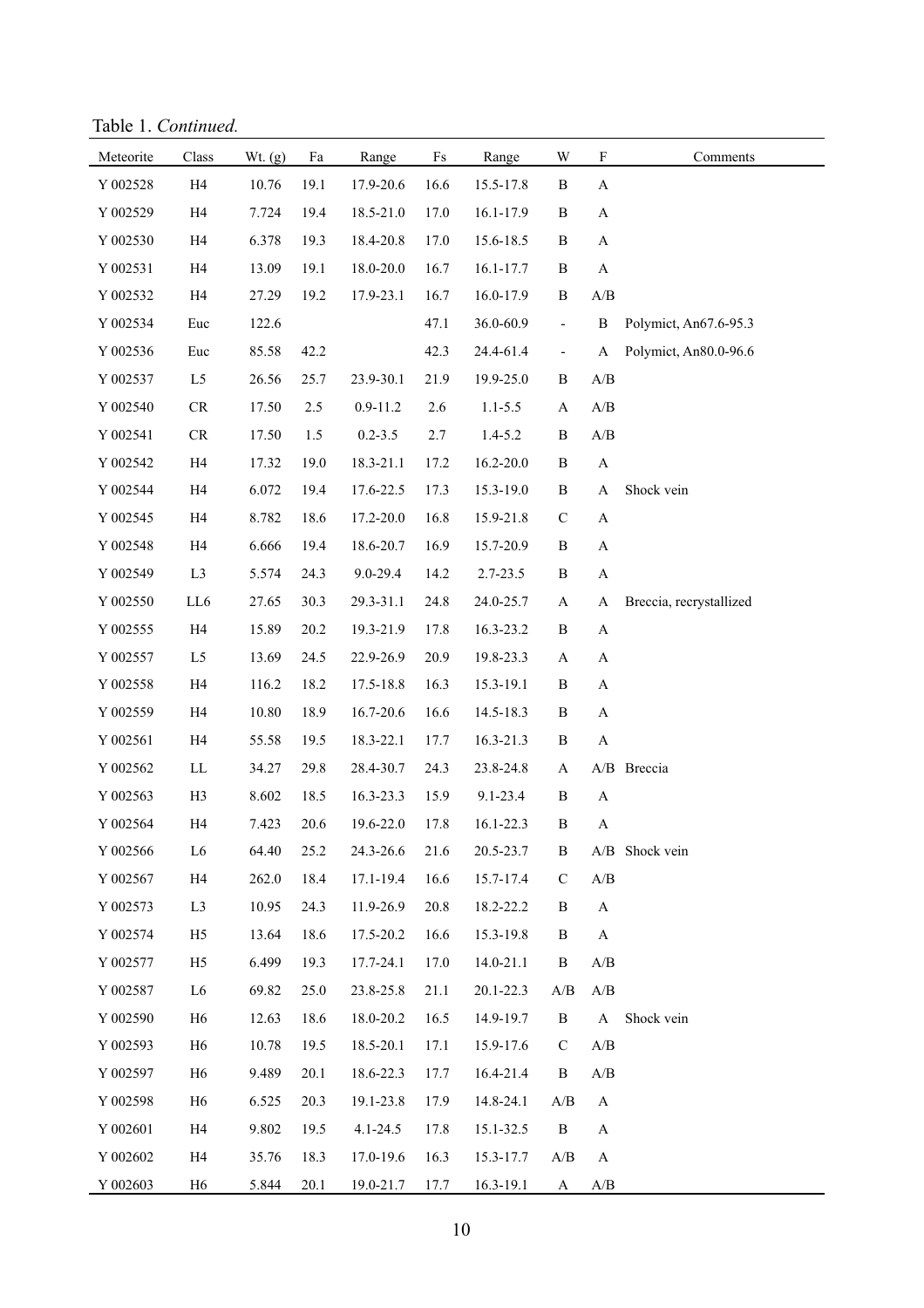Table 1. *Continued.*

| Meteorite          | Class          | Wt. $(g)$ | Fa   | Range         | Fs   | Range         | W                                                 | $\mathbf F$               | Comments                         |
|--------------------|----------------|-----------|------|---------------|------|---------------|---------------------------------------------------|---------------------------|----------------------------------|
| Y 002604           | H <sub>6</sub> | 5.230     | 20.2 | 19.1-23.2     | 18.0 | 16.5-21.8     | $\mathbf{A}$                                      | A/B                       |                                  |
| Y 002605           | H <sub>6</sub> | 5.677     | 18.9 | 18.1-20.6     | 16.2 | 8.5-17.5      | $\, {\bf B}$                                      | $\mathbf{A}$              |                                  |
| Y 002606           | H <sub>3</sub> | 10.37     | 17.2 | 12.5-18.5     | 12.9 | 5.5-34.6      | B                                                 | $\mathbf{A}$              |                                  |
| Y 002610           | H <sub>3</sub> | 24.08     | 19.9 | 18.3-24.7     | 16.5 | $6.0 - 23.3$  | $\mathbf{A}/\mathbf{B}$                           | $\mathbf{A}$              |                                  |
| Y 002611           | L <sub>6</sub> | 24.86     | 26.0 | 25.2-26.7     | 21.4 | 20.4-22.6     | $\mathbf{A}$                                      | $\boldsymbol{\mathsf{A}}$ |                                  |
| Y 002621           | H <sub>5</sub> | 20.84     | 19.1 | 18.2-19.9     | 16.6 | 15.0-17.9     | $\mathbf{A}$                                      | $\mathbf{A}$              |                                  |
| Y 002622           | H <sub>6</sub> | 8.461     | 20.9 | 19.5-22.5     | 17.9 | 16.7-18.8     | $\mathbf{A}/\mathbf{B}$                           | $\mathbf{A}/\mathbf{B}$   |                                  |
| Y 002624           | L <sub>6</sub> | 6.822     | 26.1 | 24.1-31.4     | 21.9 | 21.1-22.9     | A/B                                               | $\boldsymbol{\mathsf{A}}$ |                                  |
| Y 002628           | H <sub>4</sub> | 16.43     | 18.4 | 16.5-22.0     | 16.5 | 15.2-20.2     | A/B                                               | $\mathbf{A}$              |                                  |
| Y 002631           | L4             | 21.38     | 22.7 | 21.5-24.1     | 19.7 | 18.4-22.9     | $\mathbf{A}$                                      | $\mathbf{A}$              |                                  |
| Y 002634           | H4             | 16.04     | 19.3 | 18.2-20.4     | 16.8 | 16.0-17.5     | $\mathbf{A}/\mathbf{B}$                           | $\mathbf{A}/\mathbf{B}$   |                                  |
| Y 002635           | H <sub>4</sub> | 6.923     | 19.3 | 18.2-20.7     | 17.3 | 16.5-18.6     | A/B                                               | $\mathbf{A}$              |                                  |
| Y 002636           | L <sub>6</sub> | 124.9     | 25.6 | 24.5-27.8     | 21.8 | 20.7-23.6     | $\mathbf{A}/\mathbf{B}$                           | $\mathbf{A}$              |                                  |
| Y 002637           | L <sub>6</sub> | 14.86     | 25.3 | 24.0-27.7     | 21.3 | 20.3-23.2     | $\mathbf{A}/\mathbf{B}$                           | $\mathbf{A}$              |                                  |
| Y 002638           | H <sub>5</sub> | 106.5     | 18.3 | $16.7 - 19.1$ | 16.4 | 15.3-17.2     | $\mathbf{A}$                                      | $\mathbf{A}$              |                                  |
| Y 002640           | H <sub>5</sub> | 41.26     | 19.4 | 18.0-23.0     | 16.8 | 14.7-22.2     | $\mathbf{A}/\mathbf{B}$                           | $\mathbf{A}/\mathbf{B}$   |                                  |
| Y 002644           | H <sub>5</sub> | 6.898     | 19.5 | 17.8-21.5     | 17.1 | $16.1 - 18.4$ | $\mathbf{A}/\mathbf{B}$                           | $\boldsymbol{\mathsf{A}}$ |                                  |
| Y 002645           | H <sub>5</sub> | 10.91     | 18.7 | 17.5-21.4     | 16.5 | 15.8-18.1     | $\rm B/C$                                         | $\mathbf{A}$              |                                  |
| Y 002653           | H <sub>5</sub> | 14.58     | 18.2 | 17.1-20.1     | 16.3 | 15.4-19.4     | B                                                 | $\mathbf{A}$              |                                  |
| Y 002655           | H <sub>4</sub> | 10.08     | 19.2 | 18.2-22.0     | 16.9 | 15.4-19.5     | B                                                 | $\mathbf{A}$              |                                  |
| Y 002657           | L <sub>6</sub> | 98.98     | 25.3 | 24.1-26.2     | 21.2 | 20.2-24.0     | $\mathbf{A}$                                      | A/B                       |                                  |
| Y 002659           | H <sub>4</sub> | 5.009     | 18.8 | 17.6-20.5     | 16.4 | 14.1-19.1     | $\mathbf{A}$                                      | $\mathbf{A}$              |                                  |
| Y 002666           | L <sub>6</sub> | 7.362     | 26.6 | 25.4-27.3     | 22.2 | 21.4-22.8     | $\mathbf{A}$                                      | $\mathbf{A}$              |                                  |
| Y 002677           | H <sub>4</sub> | 7.743     | 18.7 | 17.5-20.4     | 16.4 | 15.4-17.1     | $\ensuremath{\mathrm{A}}/\ensuremath{\mathrm{B}}$ | $\mathbf{A}$              |                                  |
| Y 002693           | L4             | 18.21     | 25.2 | 24.4-25.9     | 21.0 | 19.8-22.0     | A                                                 | A                         |                                  |
| Y 002700           | Euc            | 20.38     |      |               | 50.4 | 28.1-64.1     |                                                   | $\boldsymbol{\mathsf{A}}$ |                                  |
| Y 002702           | H <sub>4</sub> | 8.999     | 19.2 | 18.1-19.9     | 17.3 | 15.3-23.3     | A                                                 | A/B                       |                                  |
| Y 002703           | H <sub>4</sub> | 17.77     | 18.4 | 17.1-22.4     | 15.9 | 14.9-17.7     | A/B                                               | A/B                       |                                  |
| $\mathbf Y$ 002706 | L <sub>4</sub> | 82.24     | 24.8 | 23.1-25.1     | 21.3 | 19.9-23.2     | A                                                 | $\mathbf{A}/\mathbf{B}$   |                                  |
| Y 002707           | L <sub>6</sub> | 9.154     | 25.7 | 24.8-27.5     | 21.9 | 21.2-22.7     | $\mathbf{A}$                                      | $\boldsymbol{\rm{A}}$     |                                  |
| Y 002709           | L <sub>3</sub> | 171.3     | 22.8 | 21.0-24.1     | 18.9 | 15.9-21.1     | $\mathbf{A}$                                      | $\, {\bf B}$              |                                  |
| Y 002710           | H <sub>4</sub> | 5.884     | 19.2 | 18.7-20.1     | 17.0 | $16.1 - 20.2$ | B                                                 | $\boldsymbol{\mathsf{A}}$ |                                  |
| Y 002711           | H <sub>6</sub> | 6.496     | 20.0 | 18.4-20.6     | 17.7 | 17.2-19.8     | B                                                 | $\boldsymbol{\mathsf{A}}$ |                                  |
| Y 002712           | Sher           | 72.93     |      |               |      |               | $\overline{\phantom{a}}$                          | $\mathbf{A}$              | Wo10.9-35.2Fs21.9-52.8, An43.9-6 |
| Y 002715           | H <sub>4</sub> | 5.564     | 19.5 | 18.6-20.6     | 17.2 | 15.2-20.9     | A/B                                               | $\boldsymbol{\rm{A}}$     |                                  |
| Y 002716           | H <sub>5</sub> | 8.749     | 19.0 | 18.1-20.6     | 16.6 | 15.6-17.9     | B                                                 | $\mathbf{A}/\mathbf{B}$   |                                  |
| Y 002717           | H <sub>5</sub> | 11.89     | 18.9 | 18.2-20.1     | 16.7 | 15.1-19.3     | $\mathbf{B}$                                      | $\mathbf{A}$              |                                  |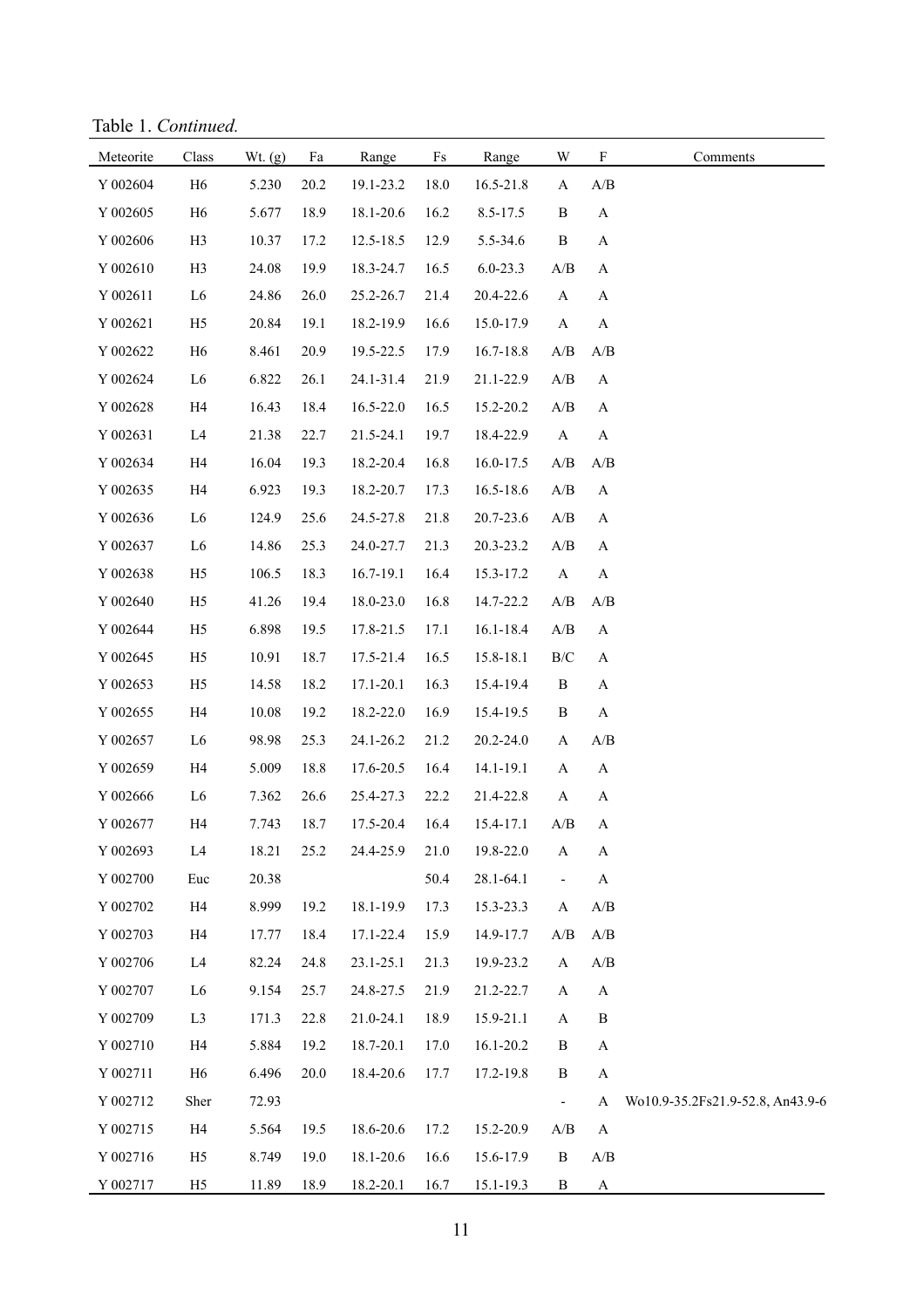Table 1. *Continued.*

| Meteorite          | Class          | Wt. $(g)$ | Fa   | Range     | $\mathop{\text{Fs}}$ | Range         | W                                                 | $\boldsymbol{\mathrm{F}}$ | Comments   |
|--------------------|----------------|-----------|------|-----------|----------------------|---------------|---------------------------------------------------|---------------------------|------------|
| Y 002721           | L <sub>6</sub> | 16.45     | 25.5 | 24.5-28.3 | 22.0                 | 20.4-24.9     | A                                                 | $\mathbf A$               |            |
| Y 002726           | H <sub>3</sub> | 5.540     | 19.4 | 7.0-21.9  | 16.5                 | $2.3 - 26.2$  | $\, {\bf B}$                                      | $\mathbf A$               |            |
| Y 002731           | H <sub>5</sub> | 44.03     | 18.4 | 17.4-19.8 | 16.7                 | 15.6-19.6     | $\rm{B/C}$                                        | $\mathbf{A}$              |            |
| Y 002738           | LL6            | 6.729     | 29.0 | 27.9-30.3 | 24.2                 | 23.7-24.8     | $\mathbf{A}$                                      | $\mathbf{A}/\mathbf{B}$   |            |
| Y 002739           | LL6            | 30.19     | 28.7 | 26.5-29.5 | 23.5                 | 21.9-24.3     | $\mathbf{A}$                                      | $\mathbf A$               |            |
| Y 002742           | H <sub>5</sub> | 7.385     | 18.8 | 18.0-19.5 | 17.0                 | 15.9-20.0     | A/B                                               | A                         |            |
| Y 002745           | H4             | 9.624     | 19.1 | 10.5-20.4 | 17.8                 | 15.6-24.4     | $\ensuremath{\mathrm{A}}/\ensuremath{\mathrm{B}}$ | A                         |            |
| Y 002746           | L <sub>6</sub> | 34.78     | 25.0 | 23.3-26.4 | 21.2                 | 20.5-22.7     | $\mathbf{A}/\mathbf{B}$                           | $\mathbf A$               |            |
| Y 002747           | How            | 11.50     |      |           | 47.4                 | 24.2-65.0     | $\mathbf{A}$                                      | $\mathbf A$               |            |
| Y 002750           | Dio            | 12.38     | 28.6 | 28.6-28.6 | 27.0                 | 21.9-40.1     | $\mathbf{A}$                                      |                           | A/B Type B |
| Y 002754           | H <sub>5</sub> | 7.881     | 19.3 | 18.4-20.6 | 17.3                 | 15.5-20.2     | $\mathbf{A}$                                      | $\mathbf A$               |            |
| Y 002755           | H <sub>5</sub> | 11.12     | 19.7 | 17.7-21.6 | 17.4                 | 15.5-20.9     | $\mathbf{A}/\mathbf{B}$                           | $\mathbf A$               |            |
| Y 002757           | H <sub>5</sub> | 39.03     | 19.7 | 18.8-20.9 | 17.6                 | 15.6-20.4     | A/B                                               | A                         |            |
| Y 002758           | L <sub>4</sub> | 5.477     | 23.3 | 22.1-24.9 | 19.8                 | 18.2-20.9     | $\mathbf{A}$                                      | A                         |            |
| Y 002759           | L <sub>6</sub> | 6.409     | 25.9 | 24.3-28.1 | 22.1                 | 22.1-24.3     | $\mathbf{A}$                                      | $\mathbf A$               |            |
| Y 002760           | L <sub>6</sub> | 253.3     | 24.8 | 23.9-25.9 | 20.8                 | 19.0-23.3     | $\mathbf A$                                       | $\mathbf{A}/\mathbf{B}$   |            |
| Y 002762           | H4             | 5.581     | 19.7 | 18.8-23.1 | 17.3                 | 15.6-19.3     | A/B                                               | A                         |            |
| Y 002765           | H4             | 6.815     | 19.7 | 18.2-22.4 | 16.9                 | 14.9-18.6     | A/B                                               | A                         |            |
| Y 002766           | L <sub>6</sub> | 46.97     | 24.4 | 22.1-26.2 | 21.0                 | 18.7-23.4     | $\mathbf{A}/\mathbf{B}$                           | A                         | Shock vein |
| Y 002768           | H4             | 48.60     | 18.7 | 17.6-19.5 | 16.3                 | 15.2-17.2     | $\, {\bf B}$                                      | A/B                       |            |
| Y 002769           | H4             | 72.01     | 18.8 | 17.0-19.6 | 16.5                 | 15.9-17.4     | A/B                                               | $\, {\bf B}$              |            |
| Y 002770           | H4             | 31.42     | 18.8 | 17.9-20.5 | 16.6                 | 14.7-19.8     | $\, {\bf B}$                                      | $\, {\bf B}$              |            |
| Y 002771           | H4             | 40.18     | 18.7 | 17.6-22.2 | 16.7                 | 15.4-18.6     | $\, {\bf B}$                                      | $\, {\bf B}$              |            |
| Y 002772           | H4             | 69.86     | 18.9 | 18.2-20.5 | 16.7                 | 15.8-18.3     | $\, {\bf B}$                                      | A/B                       |            |
| Y 002773           | H4             | 60.04     | 18.9 | 18.2-20.0 | 16.5                 | 15.5-18.2     | $\mathbf{A}/\mathbf{B}$                           | B                         |            |
| Y 002774           | H4             | 29.42     | 18.7 | 17.9-19.9 | 16.4                 | 15.4-17.5     | $\, {\bf B}$                                      | $\, {\bf B}$              |            |
| Y 002775           | H4             | 12.92     | 19.2 | 17.8-22.0 | 17.0                 | 16.4-18.0     | B                                                 | $\mathbf A$               |            |
| Y 002776           | H <sub>4</sub> | 5.355     | 19.5 | 17.6-21.3 | 17.6                 | 16.0-21.9     | A/B                                               | A                         |            |
| Y 002777           | H <sub>4</sub> | 15.48     | 19.2 | 18.2-20.6 | 16.7                 | $16.1 - 18.0$ | $\ensuremath{\mathrm{A}}/\ensuremath{\mathrm{B}}$ | A                         |            |
| $\mathbf Y$ 002780 | H4             | 5.287     | 19.1 | 17.7-22.1 | 16.9                 | 15.8-18.0     | $\ensuremath{\mathrm{A}}/\ensuremath{\mathrm{B}}$ | A                         |            |
| Y 002783           | H4             | 10.64     | 19.0 | 18.3-21.5 | 16.7                 | 15.3-19.1     | A/B                                               | $\mathbf{A}$              |            |
| Y 002784           | H <sub>4</sub> | 20.43     | 18.9 | 17.7-20.2 | 16.8                 | 15.6-20.2     | $\, {\bf B}$                                      | $\mathbf{A}/\mathbf{B}$   |            |
| Y 002785           | H4             | 6.396     | 19.2 | 16.9-20.1 | 17.2                 | 16.2-19.1     | B                                                 | $\mathbf{A}$              |            |
| Y 002786           | H4             | 5.170     | 19.4 | 18.7-20.3 | 17.4                 | 14.7-19.5     | A/B                                               | A                         |            |
| Y 002795           | H <sub>6</sub> | 26.17     | 18.7 | 17.8-19.8 | 16.3                 | 14.8-17.0     | B                                                 | A/B                       |            |
| Y 002797           | How            | 20.94     |      |           | 44.7                 | 23.5-63.7     | $\mathbf{A}$                                      | $\boldsymbol{\mathsf{A}}$ |            |
| Y 002798           | How            | 80.56     |      |           | 33.5                 | 22.7-49.4     | A                                                 | A                         |            |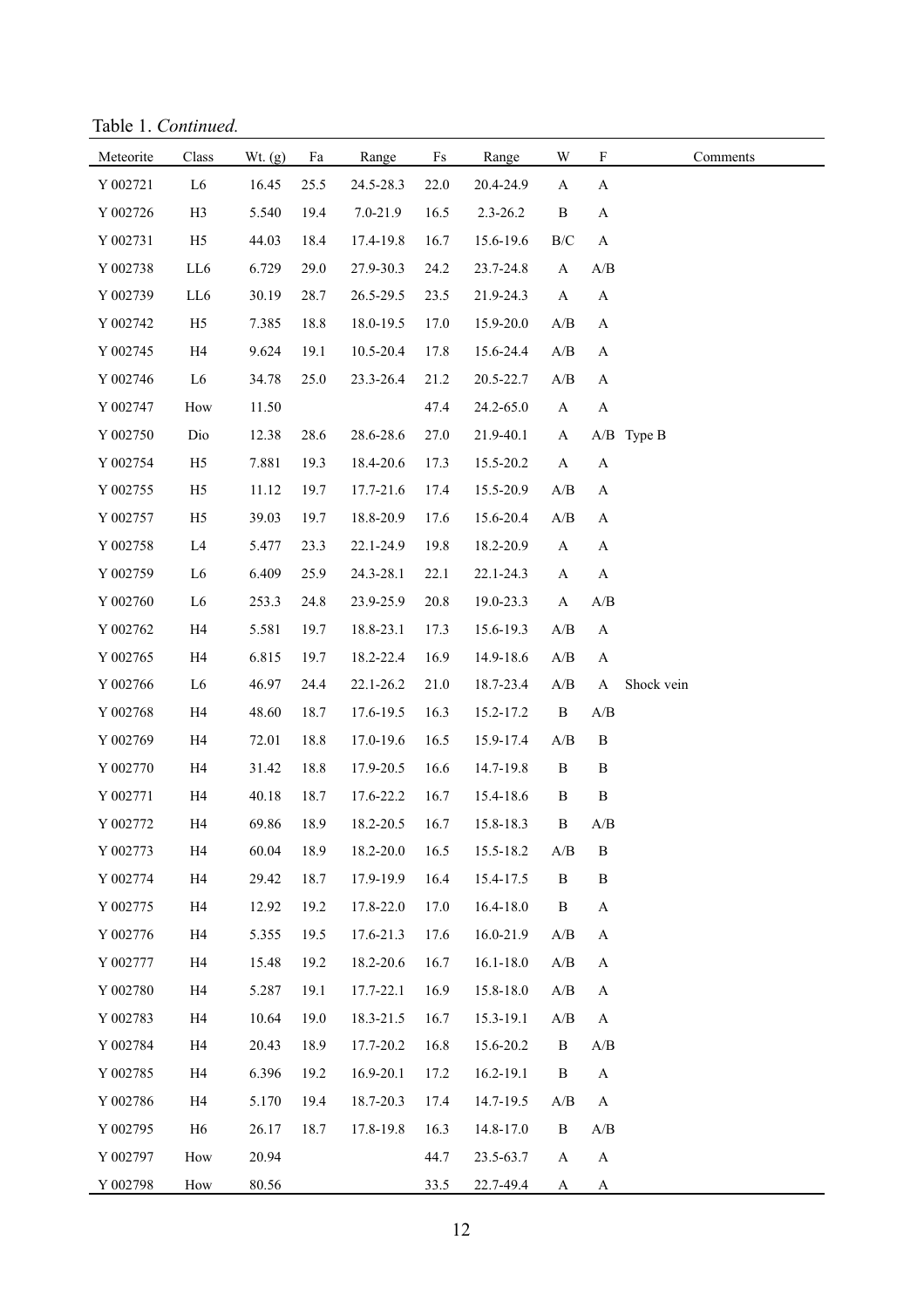Table 1. *Continued.*

| Meteorite          | Class          | Wt. (g) | Fa   | Range     | $\rm{Fs}$ | Range        | W                        | $\mathbf F$                                       | Comments         |
|--------------------|----------------|---------|------|-----------|-----------|--------------|--------------------------|---------------------------------------------------|------------------|
| Y 002802           | L <sub>3</sub> | 15.75   | 24.9 | 10.5-26.7 | 19.5      | $7.1 - 32.2$ | $\mathbf{A}$             | A                                                 |                  |
| Y 002804           | H <sub>6</sub> | 10.31   | 20.0 | 18.7-22.8 | 18.2      | 17.1-21.5    | A/B                      | $\mathbf{A}$                                      |                  |
| Y 002807           | Euc            | 73.64   |      |           | 56.6      | 43.6-63.4    | $\overline{\phantom{a}}$ | $\mathbf A$                                       | An80.2-92.0      |
| $\mathbf Y$ 002808 | L <sub>6</sub> | 18.76   | 24.8 | 23.6-26.0 | 21.1      | 19.6-22.8    | A                        | $\mathbf{A}$                                      |                  |
| Y 002810           | H4             | 16.86   | 19.1 | 17.6-23.0 | 16.2      | 15.5-17.6    | $\, {\bf B}$             | $\mathbf A$                                       |                  |
| Y 002816           | H <sub>6</sub> | 7.822   | 19.2 | 17.7-21.8 | 16.6      | 15.9-17.1    | $\rm{B/C}$               | $\mathbf{A}$                                      |                  |
| Y 002817           | LL5            | 6.677   | 27.6 | 26.5-31.0 | 23.3      | 22.7-24.0    | $\, {\bf B}$             | $\mathbf{A}$                                      |                  |
| Y 002818           | H4             | 87.31   | 19.0 | 17.9-21.0 | 16.9      | 15.0-20.9    | B                        | $\mathbf{A}/\mathbf{B}$                           |                  |
| Y 002819           | H4             | 95.53   | 19.4 | 17.7-22.3 | 17.2      | 15.4-20.3    | $\, {\bf B}$             | $\mathbf{A}$                                      |                  |
| Y 002820           | L <sub>6</sub> | 372.0   | 25.2 | 23.1-29.0 | 21.2      | 20.3-21.9    | $\, {\bf B}$             | $\mathbf{A}$                                      |                  |
| Y 002822           | H <sub>5</sub> | 9.909   | 19.5 | 18.2-20.6 | 17.0      | 16.4-17.5    | $\mathsf C$              | $\mathbf{A}$                                      |                  |
| Y 002825           | L4             | 6.993   | 25.3 | 24.0-27.7 | 21.2      | 20.3-22.0    | $\, {\bf B}$             | $\mathbf A$                                       |                  |
| Y 002829           | L <sub>6</sub> | 27.99   | 25.6 | 24.6-28.2 | 21.4      | 20.2-25.4    | $\, {\bf B}$             | $\mathbf A$                                       |                  |
| Y 002831           | L <sub>6</sub> | 35.08   | 25.1 | 23.8-26.9 | 21.9      | 19.5-25.0    | $\, {\bf B}$             | $\mathbf A$                                       |                  |
| Y 002833           | H4             | 63.04   | 19.0 | 17.9-19.8 | 16.6      | 15.5-18.1    | $\mathsf C$              | $\, {\bf B}$                                      |                  |
| Y 002834           | H4             | 69.24   | 18.9 | 18.0-20.7 | 16.5      | 14.3-17.5    | $\mathbf C$              | $\mathbf{A}/\mathbf{B}$                           |                  |
| Y 002855           | $H4-5$         | 14.15   | 19.0 | 17.3-21.8 | 15.5      | 5.5-18.2     | $\mathbf C$              | $\boldsymbol{\rm{A}}$                             | Genomict breccia |
| Y 002874           | H4             | 31.16   | 18.7 | 17.8-19.4 | 16.5      | 14.7-19.4    | $\, {\bf B}$             | $\ensuremath{\mathrm{A}}/\ensuremath{\mathrm{B}}$ |                  |
| Y 002893           | L <sub>6</sub> | 6.806   | 25.6 | 24.5-28.2 | 22.0      | 20.1-25.4    | $\, {\bf B}$             | A                                                 | Shock vein       |
| Y 002898           | H <sub>5</sub> | 5.127   | 20.1 | 18.5-22.9 | 18.1      | 16.9-23.2    | $\, {\bf B}$             | $\mathbf A$                                       |                  |
| Y 002900           | H <sub>6</sub> | 15.37   | 19.7 | 18.4-21.9 | 17.4      | 16.4-19.3    | $\, {\bf B}$             | $\mathbf A$                                       |                  |
| Y 002909           | H4             | 11.18   | 19.7 | 18.9-20.5 | 17.6      | 16.8-19.9    | $\, {\bf B}$             | $\mathbf A$                                       |                  |
| Y 002916           | L4             | 7.536   | 25.5 | 24.6-26.4 | 21.1      | 20.0-21.9    | B                        | $\mathbf A$                                       |                  |
| Y 002917           | H4             | 6.675   | 18.9 | 17.8-19.7 | 16.5      | 12.9-18.0    | $\, {\bf B}$             | $\mathbf A$                                       |                  |
| Y 002919           | L <sub>4</sub> | 11.45   | 25.3 | 24.2-28.2 | 21.3      | 19.8-23.0    | B                        | A                                                 |                  |
| Y 002921           | H <sub>5</sub> | 6.978   | 19.1 | 17.7-21.9 | 16.9      | 15.7-19.3    | $\, {\bf B}$             | $\boldsymbol{\mathsf{A}}$                         |                  |
| Y 002926           | L <sub>6</sub> | 8.038   | 25.6 | 24.1-27.2 | 21.5      | 20.8-22.1    | B                        | A/B                                               | Shock vein       |
| Y 002930           | H4             | 9.531   | 18.2 | 16.2-21.4 | 16.0      | 15.2-18.0    | B                        | $\boldsymbol{\mathsf{A}}$                         |                  |
| Y 002937           | H <sub>6</sub> | 5.996   | 20.1 | 19.1-22.2 | 17.2      | 16.2-19.1    | $\, {\bf B}$             | $\mathbf{A}$                                      |                  |
| Y 002938           | H4             | 24.91   | 18.9 | 18.1-20.6 | 16.5      | 15.2-17.5    | B                        | A                                                 |                  |
| Y 002939           | H4             | 5.227   | 19.2 | 18.5-22.1 | 16.6      | 15.4-19.3    | $\, {\bf B}$             | $\mathbf{A}$                                      |                  |
| Y 002940           | H4             | 6.168   | 20.0 | 18.4-23.3 | 17.7      | 15.6-23.2    | $\mathbf C$              | $\boldsymbol{\mathsf{A}}$                         |                  |
| Y 002942           | H4             | 9.301   | 17.9 | 16.6-20.0 | 15.9      | 14.5-18.5    | $\, {\bf B}$             | A                                                 | Darkened         |
| Y 002943           | H4             | 11.75   | 17.4 | 16.4-18.5 | 15.2      | 13.3-17.6    | $\, {\bf B}$             | A                                                 | Darkened         |
| Y 002944           | H <sub>5</sub> | 8.575   | 19.0 | 18.2-20.5 | 17.1      | 15.9-19.0    | $\, {\bf B}$             | $\mathbf{A}$                                      |                  |
| Y 002945           | H4             | 6.798   | 19.7 | 18.5-22.8 | 17.0      | 15.6-19.0    | $\, {\bf B}$             | $\mathbf{A}$                                      |                  |
| Y 002950           | H <sub>5</sub> | 18.07   | 17.1 | 14.6-18.8 | 15.2      | 14.0-16.3    | $\, {\bf B}$             | B                                                 | Darkened         |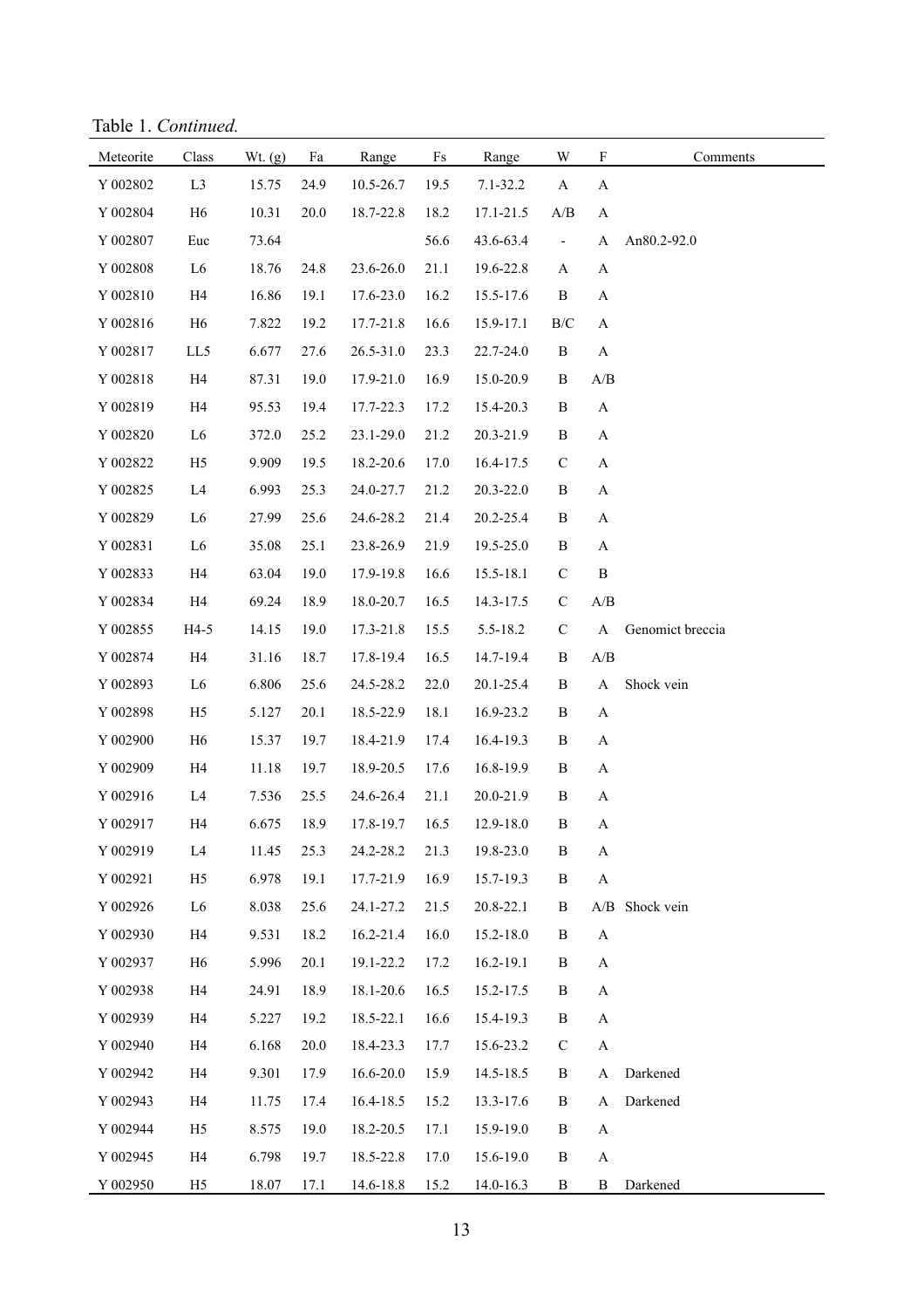Table 1. *Continued.*

| Meteorite      | Class          | Wt. (g) | Fa   | Range     | $\rm{Fs}$ | Range        | $\ensuremath{\text{W}}$ | ${\bf F}$                 | Comments                     |
|----------------|----------------|---------|------|-----------|-----------|--------------|-------------------------|---------------------------|------------------------------|
| Y 002954       | H4             | 66.42   | 18.1 | 16.9-19.3 | 16.2      | 14.9-20.2    | $\, {\bf B}$            | $\mathbf A$               |                              |
| Y 002958       | H4             | 5.932   | 19.5 | 18.5-21.1 | 17.4      | 16.2-21.1    | $\, {\bf B}$            | $\mathbf A$               |                              |
| Y 002959       | ${\rm L6}$     | 8.240   | 25.4 | 24.2-27.6 | 21.5      | 20.5-23.7    | $\, {\bf B}$            | A                         | Shock vein, maskelynite      |
| Y 002960       | L <sub>6</sub> | 6.123   | 25.5 | 24.1-30.2 | 22.2      | 21.0-24.1    | $\, {\bf B}$            | A                         | Shock vein, maskelynite      |
| Y 002961       | H4             | 7.603   | 19.5 | 18.5-23.7 | 17.0      | 15.8-18.0    | $\, {\bf B}$            | $\mathbf A$               |                              |
| Y 002962       | H <sub>6</sub> | 6.191   | 20.2 | 18.7-21.9 | 17.6      | 16.9-18.2    | $\, {\bf B}$            | $\mathbf A$               |                              |
| Y 002963       | H4             | 14.16   | 19.2 | 18.4-19.8 | 16.6      | 15.5-17.4    | $\mathbf C$             | $\mathbf A$               |                              |
| Y 002965       | H4             | 14.10   | 19.4 | 18.5-20.4 | 16.9      | 16.0-21.9    | ${\bf C}$               | $\mathbf A$               |                              |
| Y 002970       | H4             | 83.36   | 19.3 | 18.3-21.3 | 16.9      | 16.0-17.4    | $\, {\bf B}$            | $\, {\bf B}$              |                              |
| Y 002972       | H4             | 8.872   | 20.0 | 18.5-29.8 | 17.1      | 15.8-20.5    | $\, {\bf B}$            | $\mathbf A$               |                              |
| Y 002973       | H4             | 10.76   | 19.4 | 18.3-21.4 | 16.6      | 14.5-19.6    | $\, {\bf B}$            | $\mathbf A$               |                              |
| Y 002975       | H <sub>5</sub> | 5.560   | 19.2 | 18.1-21.2 | 16.9      | 15.1-17.7    | $\, {\bf B}$            | $\mathbf A$               |                              |
| Y 002976       | H <sub>5</sub> | 7.471   | 19.3 | 18.1-21.9 | 17.5      | 15.4-22.0    | $\, {\bf B}$            | $\boldsymbol{A}$          |                              |
| Y 002977       | H4             | 5.594   | 19.9 | 18.1-21.7 | 17.4      | 16.1-22.7    | $\, {\bf B}$            | $\boldsymbol{A}$          |                              |
| Y 002979       | H <sub>5</sub> | 9.007   | 19.1 | 18.3-21.6 | 16.8      | 15.2-22.7    | $\, {\bf B}$            | $\boldsymbol{A}$          |                              |
| Y 002980       | H <sub>5</sub> | 157.7   | 18.6 | 16.0-20.7 | 16.7      | 14.6-22.8    | $\, {\bf B}$            | $\, {\bf B}$              |                              |
| Y 002981       | H <sub>5</sub> | 9.090   | 19.4 | 18.1-24.5 | 17.1      | 15.8-19.7    | $\, {\bf B}$            | $\mathbf A$               |                              |
| Y 002982       | H <sub>5</sub> | 5.146   | 19.1 | 17.9-22.5 | 16.5      | 15.5-21.1    | $\mathbf C$             | $\mathbf A$               |                              |
| Y 002988       | H <sub>5</sub> | 6.139   | 19.0 | 18.2-22.8 | 16.8      | 15.1-19.0    | $\, {\bf B}$            | $\mathbf A$               |                              |
| Y 002990       | H <sub>5</sub> | 7.143   | 19.5 | 17.3-24.4 | 16.8      | 15.9-18.0    | $\, {\bf B}$            | $\mathbf A$               |                              |
| Y 002993       | H <sub>5</sub> | 5.179   | 19.1 | 17.4-23.7 | 16.8      | 16.4-17.1    | $\, {\bf B}$            | $\mathbf A$               |                              |
| Y 002996       | H <sub>5</sub> | 52.59   | 18.5 | 17.8-19.5 | 16.6      | 15.2-18.4    | B                       | $\, {\bf B}$              |                              |
| Y 002998       | H4             | 5.991   | 19.4 | 17.8-21.0 | 16.6      | 15.4-18.5    | $\, {\bf B}$            | $\boldsymbol{\mathsf{A}}$ |                              |
| Y 002999       | H4             | 17.55   | 17.1 | 15.9-17.7 | 15.1      | 13.9-15.9    | $\mathbf C$             |                           | A/B Darkened                 |
| Y 003000       | H4             | 11.98   | 17.1 | 16.2-18.0 | 15.1      | 14.2-15.9    | $\mathbf C$             | A                         | Darkened                     |
| Y 003011       | H4             | 11.02   | 18.6 | 17.3-21.0 | 16.1      | 14.7-19.3    | $\, {\bf B}$            | $\boldsymbol{\rm{A}}$     |                              |
| Y 003012       | H4             | 10.97   | 18.6 | 17.4-23.4 | 15.9      | 14.1-17.1    | B                       | A/B                       |                              |
| Y 003021       | H4             | 19.94   | 18.1 | 16.9-23.0 | 15.8      | 14.8-17.6    | $\, {\bf B}$            | $\mathbf A$               |                              |
| Y 003024       | H <sub>3</sub> | 5.668   | 21.1 | 14.5-27.4 | 16.3      | $4.0 - 24.1$ | B                       | $\boldsymbol{\rm{A}}$     |                              |
| Y 003028       | Dio            | 19.57   | 32.0 | 31.7-32.3 | 26.5      | 24.0-27.5    | $\qquad \qquad -$       | A                         | Type B                       |
| Y 003030       | H4             | 9.056   | 19.3 | 18.5-20.4 | 16.8      | 15.3-18.8    | $\mathbf C$             | A                         |                              |
| Y 003032       | H4             | 109.3   | 17.3 | 16.1-19.2 | 15.4      | 14.0-21.0    | $\, {\bf B}$            | $\boldsymbol{\rm{A}}$     |                              |
| $\rm Y$ 003034 | H4             | 128.4   | 19.0 | 17.9-21.6 | 16.7      | 15.9-18.1    | B                       | $\boldsymbol{\rm{A}}$     |                              |
| Y 003035       | H4             | 108.0   | 19.2 | 18.4-20.0 | 16.6      | 15.6-17.4    | B/C                     | $\boldsymbol{\rm{A}}$     |                              |
| Y 003037       | H <sub>4</sub> | 5.314   | 19.3 | 17.7-22.2 | 16.6      | 15.9-17.1    | $\, {\bf B}$            | A                         |                              |
| Y 003042       | H4             | 7.181   | 19.2 | 18.2-21.4 | 17.0      | 16.0-17.7    | $\mathbf C$             | $\boldsymbol{\mathsf{A}}$ |                              |
| Y 003044       | $H5-6$         | 21.18   | 20.0 | 18.2-22.9 | 17.4      | 16.0-21.8    | $\, {\bf B}$            | A                         | Genomict breccia, shock vein |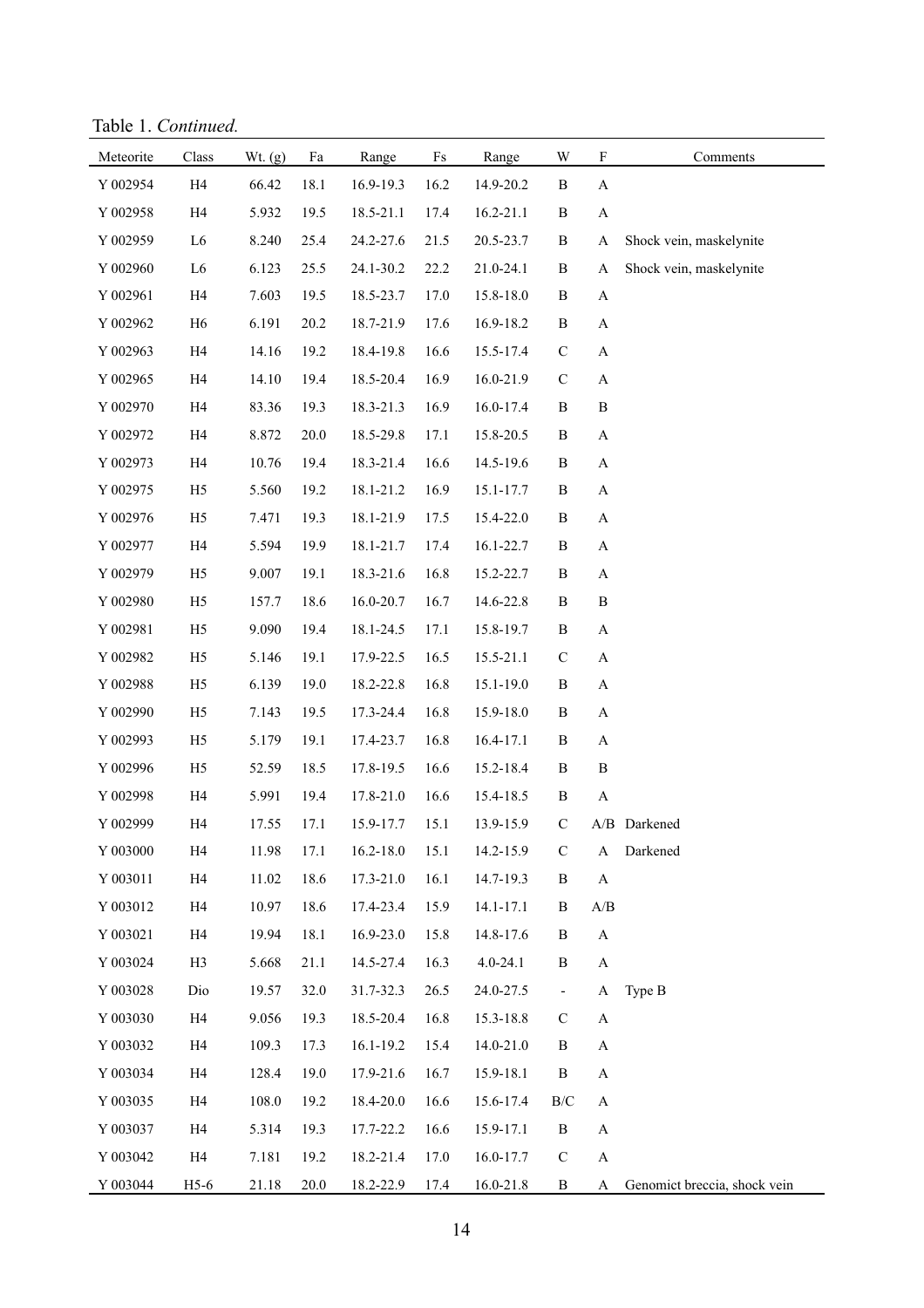Table 1. *Continued.*

| Meteorite      | Class          | Wt. (g) | Fa   | Range     | $\rm{Fs}$ | Range        | W                        | $\boldsymbol{\mathrm{F}}$                         | Comments                    |
|----------------|----------------|---------|------|-----------|-----------|--------------|--------------------------|---------------------------------------------------|-----------------------------|
| Y 003045       | H4             | 18.05   | 18.8 | 17.7-20.5 | 16.3      | 14.7-22.1    | B                        | A/B                                               |                             |
| Y 003049       | L <sub>6</sub> | 7.086   | 25.6 | 24.7-28.3 | 21.2      | 19.2-21.9    | $\, {\bf B}$             | A/B                                               |                             |
| Y 003050       | L <sub>6</sub> | 48.55   | 25.0 | 23.4-26.6 | 21.4      | 20.3-24.4    | $\, {\bf B}$             | $\, {\bf B}$                                      |                             |
| Y 003057       | Ure            | 8.488   | 21.5 | 19.0-25.1 |           |              | $\overline{\phantom{a}}$ | $\mathbf A$                                       |                             |
| Y 003058       | H4             | 5.843   | 18.3 | 17.0-18.9 | 16.2      | 15.2-17.9    | $\, {\bf B}$             | $\mathbf A$                                       | Darkened                    |
| Y 003059       | H4             | 37.35   | 18.9 | 17.9-19.7 | 16.3      | 15.3-19.6    | $\, {\bf B}$             | A                                                 |                             |
| Y 003060       | L <sub>6</sub> | 5.343   | 25.7 | 24.5-27.8 | 21.6      | 20.5-22.4    | $\mathbf{A}$             | A/B                                               |                             |
| Y 003068       | H4             | 6.243   | 18.1 | 17.4-18.8 | 16.2      | 15.1-17.8    | $\, {\bf B}$             | $\boldsymbol{\mathsf{A}}$                         |                             |
| Y 003072       | H4             | 6.005   | 19.4 | 18.5-20.0 | 16.9      | 15.9-17.5    | $\, {\bf B}$             | $\mathbf{A}$                                      |                             |
| Y 003073       | L <sub>6</sub> | 5.321   | 25.9 | 24.-27.9  | 21.6      | 19.8-23.0    | ${\bf C}$                | $\mathbf{A}$                                      |                             |
| Y 003074       | L5             | 5.449   | 25.5 | 24.4-27.4 | 22.1      | 20.8-25.5    | $\, {\bf B}$             | $\mathbf A$                                       |                             |
| Y 003077       | H4             | 6.348   | 17.7 | 16.2-18.5 | 16.2      | 14.5-19.0    | $\, {\bf B}$             | $\mathbf{A}$                                      |                             |
| Y 003078       | H <sub>5</sub> | 11.91   | 18.5 | 17.9-19.5 | 16.2      | 14.8-16.9    | $\mathbf C$              | $\mathbf{A}$                                      |                             |
| Y 003085       | H4             | 37.91   | 19.1 | 17.2-21.5 | 16.8      | 15.5-19.2    | $\, {\bf B}$             | $\mathbf{A}$                                      |                             |
| Y 003087       | L4             | 7.451   | 25.4 | 24.2-26.8 | 21.4      | 20.3-22.7    | $\, {\bf B}$             | $\boldsymbol{\mathsf{A}}$                         |                             |
| Y 003089       | H <sub>5</sub> | 41.25   | 20.1 | 19.0-25.8 | 17.2      | 15.9-18.3    | $\mathbf C$              | $\ensuremath{\mathrm{A}}/\ensuremath{\mathrm{B}}$ |                             |
| Y 003092       | L <sub>6</sub> | 5.062   | 25.6 | 24.7-28.5 | 21.5      | 20.6-22.6    | $\, {\bf B}$             | $\mathbf A$                                       | Shock vein, maskelynite     |
| Y 003097       | H <sub>5</sub> | 10.66   | 20.1 | 18.4-23.4 | 17.8      | 16.4-20.7    | $\mathbf C$              | $\boldsymbol{\rm{A}}$                             |                             |
| Y 003102       | H <sub>5</sub> | 5.440   | 18.1 | 15.7-26.8 | 15.8      | 14.8-17.7    | $\, {\bf B}$             | $\mathbf{A}$                                      |                             |
| Y 003104       | L <sub>6</sub> | 9.369   | 25.6 | 24.1-27.4 | 21.6      | 20.0-23.1    | $\, {\bf B}$             | $\mathbf{A}$                                      |                             |
| Y 003107       | L <sub>6</sub> | 5.167   | 25.6 | 24.4-29.7 | 22.1      | 19.9-26.1    | $\, {\bf B}$             | A                                                 | Shock vein, maskelynite     |
| Y 003109       | H <sub>5</sub> | 5.763   | 19.7 | 18.5-20.8 | 17.4      | 15.6-18.1    | $\mathbf C$              | A                                                 | Igneous clast               |
| Y 003114       | H4             | 6.504   | 19.3 | 18.4-21.5 | 18.3      | 150-31.0     | $\, {\bf B}$             | A                                                 |                             |
| Y 003117       | H <sub>3</sub> | 5.907   | 19.5 | 18.6-22.2 | 16.4      | 13.2-19.8    | $\mathbf C$              | A                                                 | darkened                    |
| Y 003125       | How            | 191.3   |      |           | 34.1      | 25.3-50.4    | $\overline{\phantom{0}}$ | $\mathbf{A}/\mathbf{B}$                           |                             |
| Y 003127       | H4             | 5.311   | 19.7 | 18.3-23.1 | 17.2      | 15.0-19.6    | B                        | $\boldsymbol{\rm{A}}$                             |                             |
| Y 003130       | H <sub>6</sub> | 9.859   | 19.8 | 18.9-20.4 | 17.6      | 16.4-21.3    | $\mathbf C$              | $\mathbf{A}$                                      |                             |
| Y 003131       | H4             | 10.22   | 19.0 | 17.7-22.1 | 16.6      | 16.0-17.8    | $\mathbf C$              | A                                                 |                             |
| Y 003132       | H4             | 6.990   | 19.3 | 18.2-23.6 | 17.1      | 15.9-22.1    | $\, {\bf B}$             | A                                                 |                             |
| Y 003135       | H4             | 7.637   | 19.0 | 17.8-19.7 | 16.9      | 15.4-17.6    | $\, {\bf B}$             | $\boldsymbol{\rm{A}}$                             |                             |
| Y 003138       | LL5            | 5.871   | 28.2 | 26.4-29.8 | 23.6      | 22.4-25.2    | A                        | $\boldsymbol{\mathsf{A}}$                         |                             |
| Y 003140       | L <sub>6</sub> | 167.9   | 25.4 | 23.8-26.5 | 22.3      | 20.7-25.3    | A                        |                                                   | A/B Shock vein, maskelynite |
| Y 003149       | H <sub>6</sub> | 453.0   | 19.2 | 18.4-20.2 | 16.8      | 15.8-18.2    | $\, {\bf B}$             |                                                   | A/B Breccia                 |
| Y 003155       | LL3            | 6.735   | 24.7 | 4.5-27.9  | 14.0      | $2.0 - 32.2$ | $\, {\bf B}$             | $\boldsymbol{\rm{A}}$                             |                             |
| Y 003157       | H4             | 5.341   | 19.9 | 18.1-21.5 | 17.0      | 16.2-18.7    | $\, {\bf B}$             | $\mathbf{A}$                                      |                             |
| Y 003159       | L <sub>6</sub> | 160.0   | 25.3 | 24.2-26.2 | 21.1      | 19.9-21.9    | A                        | $\boldsymbol{\rm{A}}$                             |                             |
| $\rm Y$ 003160 | H <sub>4</sub> | 5.446   | 19.2 | 17.7-20.2 | 17.3      | 15.9-19.2    | $\, {\bf B}$             | $\mathbf{A}$                                      |                             |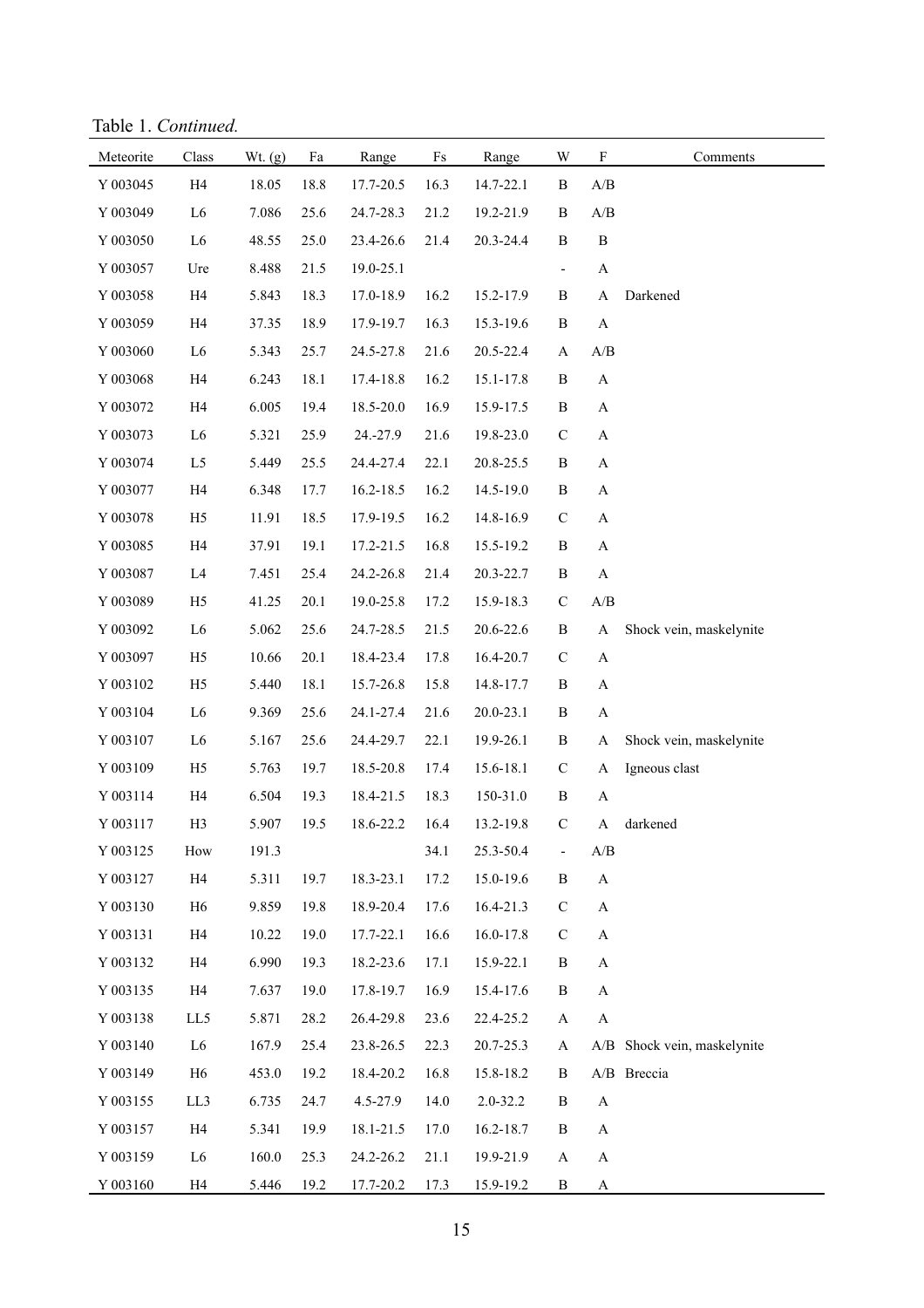Table 1. *Continued.*

| Meteorite | Class          | Wt. (g) | Fa   | Range         | $\mathop{\text{Fs}}$ | Range         | W            | $\mathbf F$                                       | Comments       |
|-----------|----------------|---------|------|---------------|----------------------|---------------|--------------|---------------------------------------------------|----------------|
| Y 003162  | H4             | 10.46   | 18.2 | 17.4-19.1     | 15.9                 | 15.0-16.9     | $\, {\bf B}$ | $\, {\bf B}$                                      |                |
| Y 003163  | H <sub>6</sub> | 12.34   | 19.7 | 18.7-20.6     | 17.6                 | 16.5-20.0     | $\, {\bf B}$ | $\mathbf{A}$                                      | Shock vein     |
| Y 003176  | H <sub>6</sub> | 388.4   | 19.6 | 18.1-21.0     | 17.2                 | 16.0-19.0     | $\mathbf{A}$ | B/C                                               | Shock vein     |
| Y 003178  | H <sub>6</sub> | 9.600   | 20.1 | 19.1-20.9     | 17.6                 | 16.5-18.8     | $\, {\bf B}$ | $\mathbf{A}$                                      | Shock vein     |
| Y 003179  | H <sub>6</sub> | 7.859   | 20.4 | 19.3-23.4     | 17.8                 | 17.2-18.5     | $\, {\bf B}$ | A                                                 | Shock vein     |
| Y 003181  | H <sub>6</sub> | 5.007   | 20.2 | 18.0-21.7     | 17.8                 | 16.7-22.2     | $\, {\bf B}$ | $\mathbf{A}$                                      | Shock vein     |
| Y 003189  | ${\rm L6}$     | 19.75   | 25.1 | 24.1-26.7     | 21.1                 | 19.5-21.9     | $\mathbf{A}$ | $\mathbf{A}$                                      |                |
| Y 003191  | ${\rm L6}$     | 9.154   | 25.9 | 24.7-28.6     | 21.4                 | 20.4-22.2     | $\mathbf{A}$ | $\ensuremath{\mathrm{A}}/\ensuremath{\mathrm{B}}$ |                |
| Y 003194  | H4             | 10.31   | 17.8 | 15.9-22.6     | 15.4                 | 14.5-16.9     | $\, {\bf B}$ | $\mathbf{A}$                                      |                |
| Y 003195  | H4             | 5.243   | 18.4 | 16.8-20.6     | 16.5                 | 15.2-17.8     | $\, {\bf B}$ | $\boldsymbol{\rm{A}}$                             |                |
| Y 003197  | LL5            | 413.7   | 28.5 | 27.6-29.2     | 23.6                 | 22.1-24.8     | $\mathbf{A}$ | A/B                                               |                |
| Y 003206  | H <sub>3</sub> | 11.04   | 16.9 | $16.3 - 18.1$ | 14.9                 | 11.0-19.9     | $\mathbf C$  | $\mathbf{A}$                                      |                |
| Y 003207  | H4             | 9.746   | 19.1 | 18.3-23.4     | 16.9                 | 15.6-18.2     | $\, {\bf B}$ | $\mathbf{A}$                                      |                |
| Y 003208  | L <sub>5</sub> | 512.6   | 25.5 | 24.2-26.3     | 21.6                 | 21.2-22.5     | $\mathbf{A}$ | $\, {\bf B}$                                      |                |
| Y 003209  | L4             | 10.99   | 25.2 | 23.6-28.8     | 21.8                 | 20.4-25.8     | $\, {\bf B}$ | $\mathbf{A}$                                      |                |
| Y 003211  | H4             | 9.382   | 19.2 | 18.4-20.7     | 16.9                 | 16.4-17.5     | $\, {\bf B}$ | $\mathbf{A}$                                      |                |
| Y 003213  | H4             | 10.72   | 19.2 | 17.7-21.8     | 17.1                 | 13.5-22.2     | B            | $\mathbf{A}$                                      |                |
| Y 003214  | H4             | 6.164   | 20.0 | 7.7-25.9      | 16.5                 | 8.6-18.5      | $\, {\bf B}$ | $\mathbf{A}$                                      |                |
| Y 003219  | H4             | 11.73   | 18.4 | 16.8-19.5     | 16.4                 | 15.1-18.6     | $\, {\bf B}$ | $\mathbf{A}$                                      |                |
| Y 003220  | H <sub>6</sub> | 11.28   | 19.5 | 18.4-20.8     | 17.1                 | 16.3-18.2     | $\mathbf C$  | $\mathbf{A}$                                      |                |
| Y 003222  | H4             | 12.66   | 18.5 | 17.6-19.9     | 16.5                 | 15.5-19.7     | $\, {\bf B}$ | $\mathbf{A}$                                      |                |
| Y 003224  | H <sub>5</sub> | 8.802   | 19.6 | 18.2-21.7     | 17.3                 | $16.0 - 21.0$ | $\, {\bf B}$ | $\mathbf{A}$                                      |                |
| Y 003229  | H4             | 11.53   | 19.3 | 18.0-21.8     | 16.9                 | 16.0-18.2     | $\, {\bf B}$ | $\mathbf{A}$                                      |                |
| Y 003232  | H4             | 6.373   | 19.6 | 18.1-23.1     | 17.3                 | 15.6-19.0     | $\, {\bf B}$ | $\mathbf{A}$                                      |                |
| Y 003233  | L <sub>6</sub> | 302.5   | 25.2 | 24.1-17.3     | 21.1                 | 20.2-21.8     | $\mathbf{A}$ |                                                   | A/B Shock vein |
| Y 003234  | H <sub>5</sub> | 105.4   | 18.7 | 17.4-19.5     | 16.5                 | 15.3-17.7     | $\mathbf C$  | $\boldsymbol{\rm{A}}$                             |                |
| Y 003235  | H4             | 11.87   | 18.8 | 7.0-20.9      | 16.8                 | 15.8-17.5     | $\, {\bf B}$ | $\mathbf{A}$                                      |                |
| Y 003237  | L <sub>5</sub> | 5.806   | 25.6 | 24.5-26.5     | 21.5                 | 20.4-22.9     | B            | A/B                                               |                |
| Y 003238  | H4             | 7.880   | 19.6 | 18.2-21.2     | 17.2                 | 16.0-19.7     | $\, {\bf B}$ | $\mathbf{A}$                                      |                |
| Y 003239  | L <sub>5</sub> | 15.37   | 24.6 | 22.9-26.5     | 20.7                 | 19.8-21.7     | B            | $\mathbf{A}$                                      | Shock vein     |
| Y 003240  | H4             | 15.06   | 18.6 | 17.8-20.8     | 16.5                 | 15.5-18.8     | $\mathbf C$  | $\mathbf{A}$                                      |                |
| Y 003241  | H <sub>5</sub> | 12.76   | 18.4 | 17.0-20.1     | 16.6                 | 15.8-19.1     | $\mathbf C$  | $\mathbf{A}$                                      |                |
| Y 003243  | L <sub>5</sub> | 7.863   | 25.8 | 24.7-28.9     | 21.8                 | 20.2-24.3     | B            | $\mathbf{A}$                                      |                |
| Y 003248  | H <sub>5</sub> | 8.675   | 20.3 | 18.5-24.4     | 17.9                 | 16.9-19.7     | $\mathbf C$  | $\mathbf{A}$                                      |                |
| Y 003249  | H <sub>5</sub> | 10.30   | 19.5 | 18.7-21.5     | 17.2                 | 16.4-20.6     | $\mathbf C$  | $\mathbf{A}$                                      |                |
| Y 003251  | L <sub>5</sub> | 67.89   | 25.3 | 24.2-28.0     | 21.1                 | 18.9-22.5     | B            | $\, {\bf B}$                                      |                |
| Y 003252  | L5             | 6.257   | 25.3 | 23.6-26.4     | 21.7                 | 20.6-23.8     | $\, {\bf B}$ | $\mathbf{A}$                                      | Shock vein     |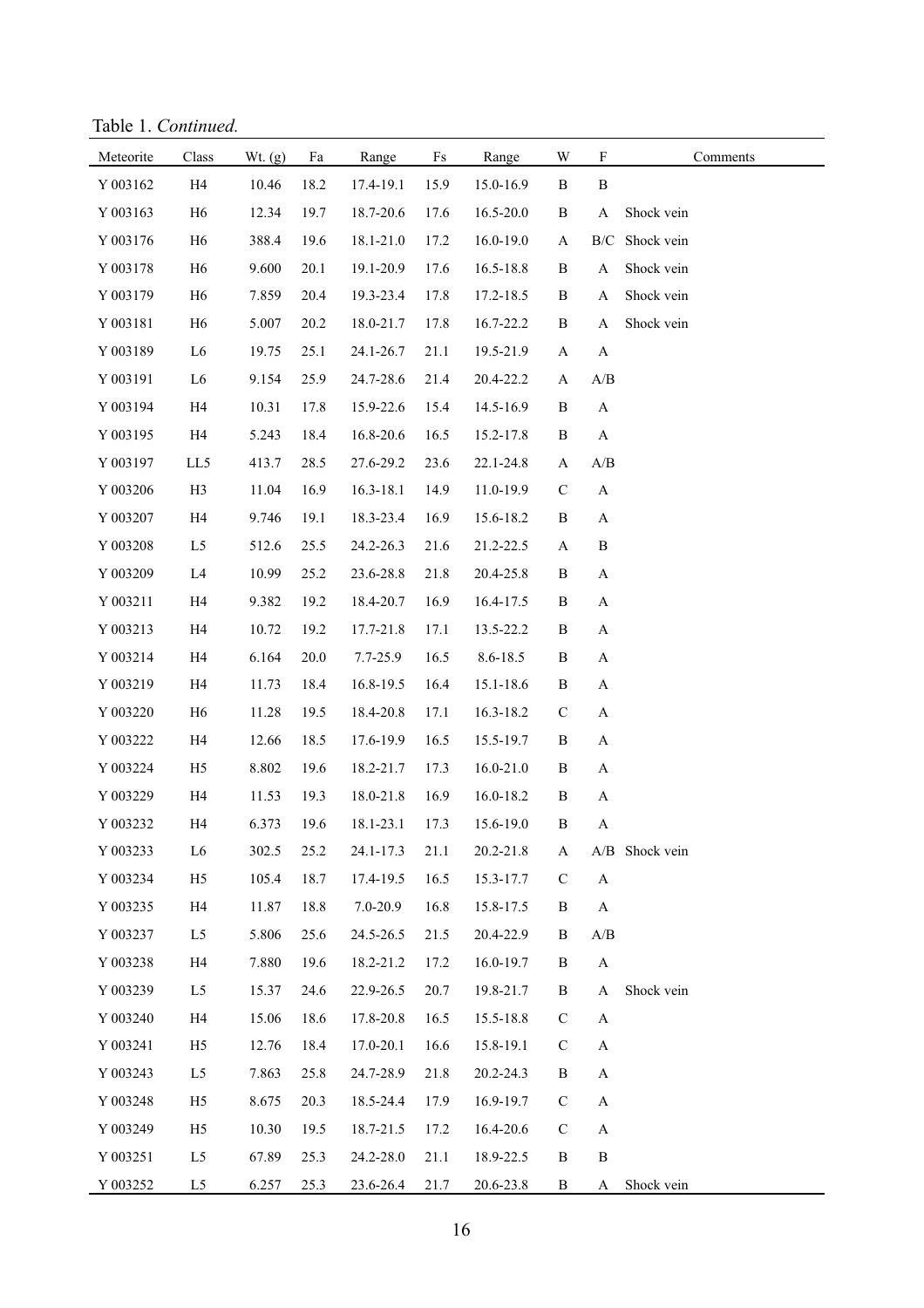Table 1. *Continued.*

| Meteorite | Class          | Wt. (g) | Fa   | Range     | $\rm{Fs}$ | Range     | W            | $\mathbf F$               | Comments   |
|-----------|----------------|---------|------|-----------|-----------|-----------|--------------|---------------------------|------------|
| Y 003253  | L <sub>5</sub> | 25.26   | 25.2 | 23.7-29.2 | 21.4      | 20.1-24.5 | $\, {\bf B}$ | A                         | Shock vein |
| Y 003254  | L5             | 28.02   | 25.4 | 24.3-28.4 | 21.7      | 20.5-24.6 | $\, {\bf B}$ | $\mathbf{A}$              |            |
| Y 003255  | L5             | 21.65   | 25.1 | 23.8-26.8 | 21.6      | 19.9-24.8 | B            | $\mathbf{A}$              |            |
| Y 003256  | L5             | 5.836   | 25.8 | 24.5-28.3 | 21.8      | 20.7-23.5 | B            | $\mathbf{A}$              |            |
| Y 003259  | LL6            | 6.248   | 26.8 | 23.7-49.8 | 21.4      | 20.6-22.1 | $\, {\bf B}$ | $\mathbf A$               | Shock vein |
| Y 003260  | L5             | 5.525   | 25.6 | 24.0-30.1 | 21.9      | 20.8-23.6 | $\, {\bf B}$ | $\mathbf A$               |            |
| Y 003289  | L5             | 5.365   | 25.8 | 24.2-27.5 | 21.5      | 20.8-22.2 | $\, {\bf B}$ | $\mathbf{A}$              |            |
| Y 003291  | L <sub>5</sub> | 23.06   | 25.3 | 23.9-27.4 | 21.3      | 19.2-23.4 | B            | $\mathbf{A}$              |            |
| Y 003326  | L5             | 287.3   | 25.3 | 24.5-26.6 | 21.0      | 20.4-22.1 | B            | $\, {\bf B}$              |            |
| Y 003327  | L5             | 38.61   | 25.4 | 24.1-28.6 | 21.4      | 19.9-26.1 | B            | $\mathbf{A}/\mathbf{B}$   |            |
| Y 003332  | L5             | 6.307   | 25.7 | 23.7-28.6 | 21.7      | 20.2-24.7 | B            | $\mathbf{A}$              |            |
| Y 003334  | L <sub>5</sub> | 10.39   | 25.5 | 24.6-27.3 | 21.5      | 20.5-23.6 | $\, {\bf B}$ | $\mathbf A$               |            |
| Y 003338  | L5             | 8.798   | 25.4 | 16.4-35.0 | 21.5      | 20.4-22.7 | $\, {\bf B}$ | $\mathbf A$               |            |
| Y 003339  | L <sub>5</sub> | 5.256   | 25.1 | 21.1-27.2 | 21.0      | 20.2-22.5 | $\, {\bf B}$ | $\mathbf A$               |            |
| Y 003340  | L5             | 6.868   | 25.4 | 23.7-27.4 | 21.9      | 20.5-26.1 | $\, {\bf B}$ | $\mathbf A$               |            |
| Y 003341  | L <sub>5</sub> | 7.413   | 25.9 | 23.3-31.4 | 21.9      | 20.5-26.1 | $\, {\bf B}$ | $\mathbf A$               |            |
| Y 003343  | L <sub>5</sub> | 5.567   | 25.8 | 24.3-30.7 | 22.3      | 20.9-26.5 | $\, {\bf B}$ | $\mathbf A$               |            |
| Y 003344  | L <sub>5</sub> | 11.51   | 25.2 | 23.8-26.5 | 21.8      | 20.3-23.5 | $\, {\bf B}$ | $\mathbf A$               |            |
| Y 003346  | L5             | 5.382   | 25.6 | 23.7-27.9 | 21.8      | 19.7-23.1 | $\, {\bf B}$ | A                         |            |
| Y 003347  | L <sub>5</sub> | 14.07   | 25.6 | 24.5-29.0 | 21.3      | 20.3-21.8 | $\, {\bf B}$ | A                         | Shock vein |
| Y 003348  | L <sub>5</sub> | 6.758   | 25.2 | 21.7-27.9 | 21.6      | 19.8-26.2 | $\, {\bf B}$ | A                         | Shock vein |
| Y 003370  | L <sub>5</sub> | 7.198   | 25.6 | 24.4-27.4 | 21.4      | 19.3-24.0 | $\, {\bf B}$ | A                         | Shock vein |
| Y 003375  | L <sub>5</sub> | 6.141   | 25.9 | 24.4-28.8 | 21.8      | 20.9-24.0 | B            | $\mathbf A$               |            |
| Y 003419  | L <sub>5</sub> | 5.531   | 25.7 | 24.8-29.3 | 21.6      | 20.5-24.5 | $\, {\bf B}$ | $\mathbf A$               |            |
| Y 003436  | L5             | 5.400   | 25.4 | 24.2-26.9 | 21.7      | 19.2-24.9 | B            | A                         |            |
| Y 003438  | L <sub>5</sub> | 6.340   | 26.0 | 24.1-36.8 | 21.8      | 20.9-23.8 | $\, {\bf B}$ | A                         | Shock vein |
| Y 003446  | L <sub>5</sub> | 6.047   | 25.6 | 24.4-28.3 | 21.9      | 21.0-23.1 | B            | A                         |            |
| Y 003448  | L <sub>5</sub> | 6.862   | 25.4 | 24.0-28.1 | 22.0      | 20.3-27.4 | B            | A                         | Shock vein |
| Y 003455  | L5             | 6.152   | 25.5 | 24.0-26.2 | 21.6      | 20.6-22.4 | B            | A                         |            |
| Y 003458  | L <sub>5</sub> | 5.318   | 25.6 | 24.4-27.1 | 21.8      | 20.9-24.9 | B            | $\boldsymbol{\mathsf{A}}$ |            |
| Y 003472  | L <sub>5</sub> | 5.062   | 25.8 | 23.8-28.8 | 21.8      | 19.6-23.8 | B            | $\mathbf{A}/\mathbf{B}$   |            |
| Y 003475  | L5             | 5.651   | 25.7 | 24.3-27.7 | 21.6      | 20.6-23.8 | B            | $\boldsymbol{\rm{A}}$     | Shock vein |
| Y 003476  | L5             | 5.268   | 25.7 | 23.9-29.3 | 22.0      | 20.5-26.0 | B            | $\mathbf{A}$              |            |
| Y 003489  | L5             | 11.38   | 25.3 | 23.6-27.7 | 21.6      | 20.6-25.2 | B            | A                         | Shock vein |
| Y 003500  | L5             | 5.308   | 25.6 | 24.1-28.4 | 22.0      | 20.1-25.5 | B            | $\mathbf{A}$              |            |
| Y 003520  | L5             | 5.995   | 25.8 | 23.6-29.0 | 21.6      | 20.2-24.4 | B            | $\mathbf{A}$              |            |
| Y 003525  | L5             | 9.441   | 25.5 | 24.7-27.0 | 22.0      | 20.8-24.7 | B            | $\mathbf{A}$              |            |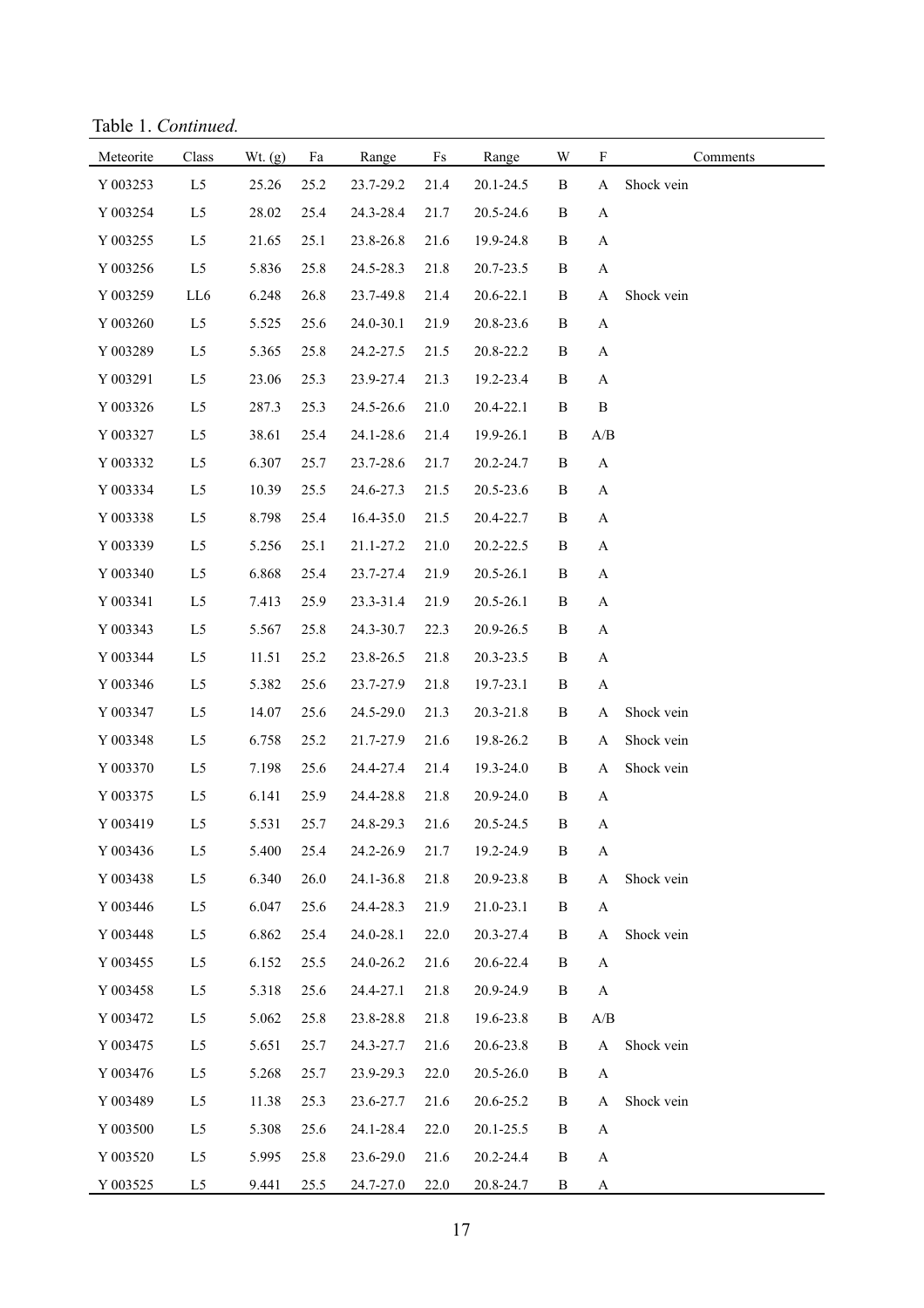Table 1. *Continued.*

| Meteorite | Class          | Wt. $(g)$ | Fa   | Range     | $\rm{Fs}$ | Range     | W            | $\boldsymbol{\mathrm{F}}$ | Comments                |
|-----------|----------------|-----------|------|-----------|-----------|-----------|--------------|---------------------------|-------------------------|
| Y 003532  | L <sub>5</sub> | 14.49     | 25.3 | 24.4-27.3 | 21.0      | 19.9-22.2 | $\, {\bf B}$ | A                         | Shock vein              |
| Y 003533  | L5             | 10.79     | 25.4 | 20.6-35.3 | 21.2      | 20.2-23.1 | $\, {\bf B}$ | A                         | Shock vein              |
| Y 003534  | L5             | 15.42     | 25.2 | 24.4-27.5 | 21.3      | 20.7-22.0 | $\, {\bf B}$ | A                         |                         |
| Y 003536  | L5             | 5.827     | 25.7 | 24.0-28.6 | 22.4      | 20.9-23.7 | $\, {\bf B}$ | $\boldsymbol{\mathsf{A}}$ |                         |
| Y 003537  | L <sub>5</sub> | 14.13     | 25.5 | 24.1-28.8 | 22.0      | 20.1-24.5 | B            | A                         |                         |
| Y 003540  | L5             | 5.367     | 25.8 | 23.3-28.5 | 22.0      | 19.6-24.7 | $\, {\bf B}$ | $\boldsymbol{\rm{A}}$     |                         |
| Y 003541  | L5             | 10.66     | 25.5 | 24.3-28.3 | 21.3      | 20.3-22.7 | $\, {\bf B}$ | A/B                       |                         |
| Y 003543  | L <sub>5</sub> | 5.684     | 25.8 | 24.1-28.7 | 21.7      | 19.8-22.8 | $\, {\bf B}$ | $\boldsymbol{\rm{A}}$     | Shock vein              |
| Y 003544  | L <sub>5</sub> | 7.208     | 25.9 | 24.1-33.4 | 21.2      | 20.6-21.8 | $\, {\bf B}$ | A                         | Shock vein              |
| Y 003547  | L <sub>5</sub> | 5.264     | 26.2 | 24.5-29.2 | 22.1      | 20.5-25.1 | B            | $\boldsymbol{\mathsf{A}}$ |                         |
| Y 003563  | L <sub>5</sub> | 8.899     | 26.3 | 24.5-28.8 | 22.9      | 21.9-25.6 | $\, {\bf B}$ | A/B                       |                         |
| Y 003565  | L <sub>5</sub> | 21.92     | 25.0 | 21.4-26.9 | 21.1      | 19.9-23.0 | $\, {\bf B}$ | $\, {\bf B}$              |                         |
| Y 003568  | L5             | 19.17     | 24.9 | 23.6-26.4 | 21.1      | 19.3-24.3 | $\, {\bf B}$ | A                         | Shock vein, melt pocket |
| Y 003570  | H4             | 6.163     | 18.9 | 17.7-20.2 | 16.9      | 15.7-19.5 | $\, {\bf B}$ | $\mathbf{A}$              |                         |
| Y 003572  | L <sub>5</sub> | 115.1     | 25.7 | 23.9-27.0 | 21.0      | 19.9-21.7 | B            | $\mathbf{A}$              |                         |
| Y 003574  | H4             | 20.17     | 18.9 | 17.9-20.0 | 16.6      | 15.3-17.9 | $\, {\bf B}$ | $\mathbf{A}$              |                         |
| Y 003575  | H4             | 16.09     | 19.3 | 17.9-22.6 | 16.8      | 16.3-17.4 | $\, {\bf B}$ | A                         |                         |
| Y 003576  | H <sub>6</sub> | 7.606     | 20.2 | 19.2-21.9 | 17.6      | 15.8-18.3 | $\, {\bf B}$ | $\boldsymbol{\rm{A}}$     |                         |
| Y 003577  | L <sub>5</sub> | 7.067     | 24.8 | 23.8-28.0 | 20.4      | 19.2-21.9 | $\, {\bf B}$ | $\boldsymbol{\mathsf{A}}$ |                         |
| Y 003578  | H4             | 15.04     | 18.8 | 18.1-20.0 | 17.0      | 15.8-21.3 | $\, {\bf B}$ | $\boldsymbol{\mathsf{A}}$ |                         |
| Y 003579  | H4             | 5.179     | 19.3 | 17.4-22.2 | 17.5      | 15.6-22.0 | $\, {\bf B}$ | $\mathbf{A}$              |                         |
| Y 003580  | L <sub>6</sub> | 89.95     | 25.0 | 16.5-28.3 | 21.3      | 20.7-22.1 | $\, {\bf B}$ |                           | A/B Shock vein          |
| Y 003581  | H <sub>6</sub> | 6.455     | 20.3 | 19.4-22.5 | 17.8      | 16.8-21.0 | B            | A                         |                         |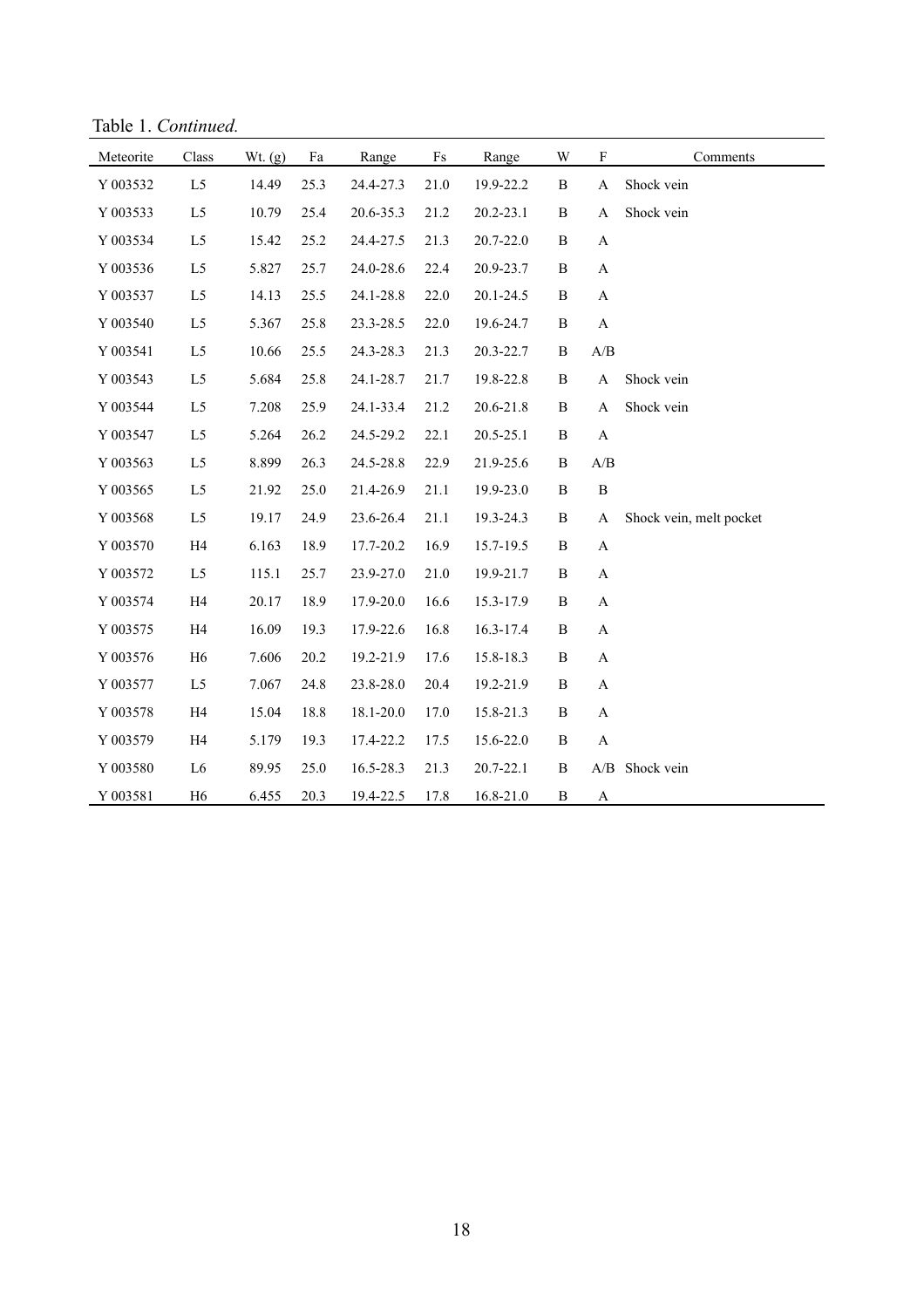## **Notes for Table 1**

Class.

br: breccia; melt br: melt breccia; poly: polymict; ano: anomalous; "-" (e.g., H5-6): genomict breccia; "/" (e.g., H5/6): transitional.

F: fracturing index:

- A: No or a few narrow cracks are visible.
- B: Several cracks extend across exterior surface.
- C: Severe cracks.

W: weathering index:

- A: Limonite haloes on metal particles and limonite veins are minor.
- B: 7.5 to 35% of metal particles are weathered to limonite.
- C: Most metal particles are weathered to limonite.